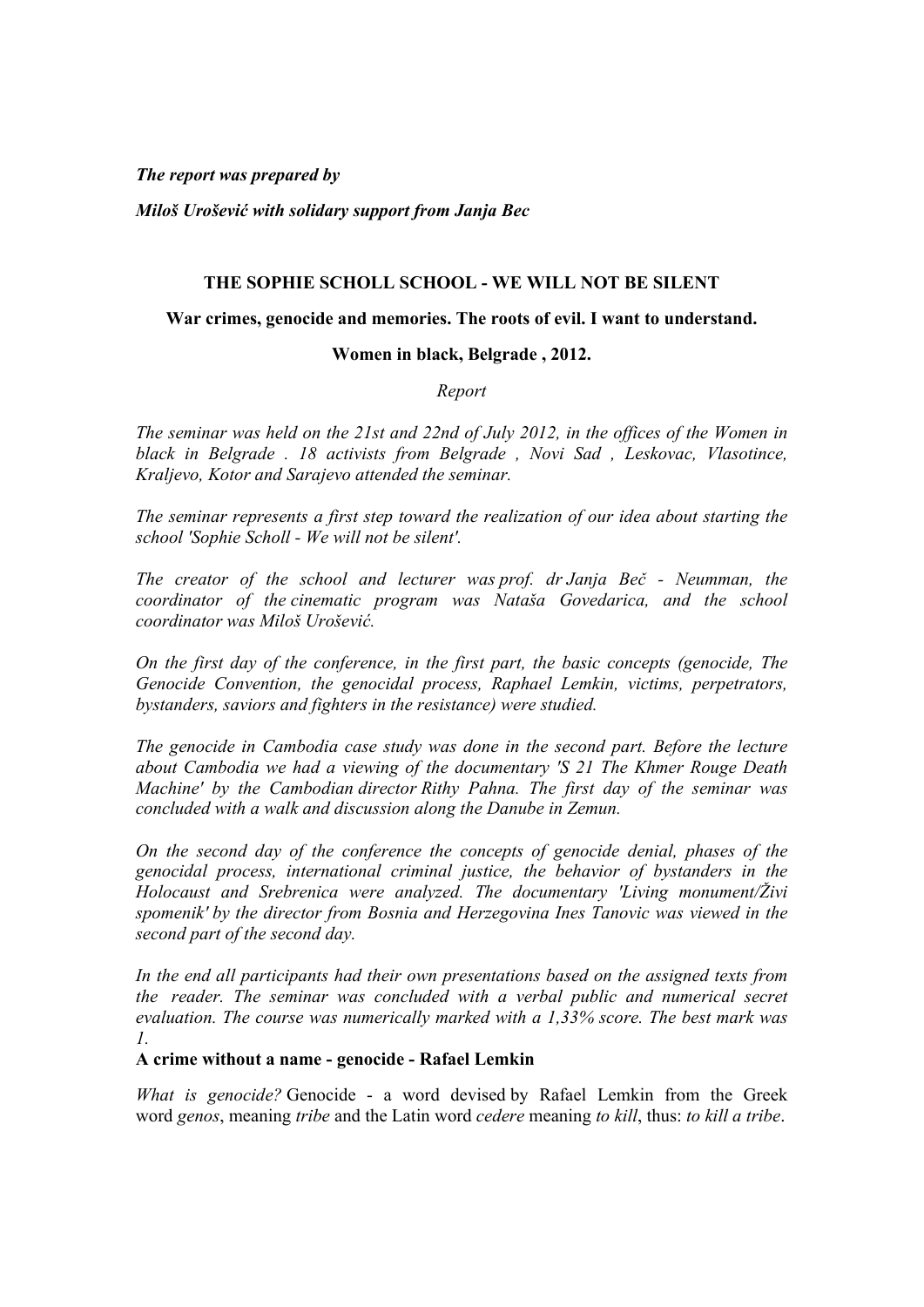When news started to spread about the eradication of Jews in the Nazi Germany occupied territories in August of 1941, Churchill stated for the BBC: 'We are in the presence of a crime without a name'. Raphael Lemkin, a lawyer and a Polish Jew, said: 'Only human beings have laws…we must create a law (for this crime without a name)'. He was the creator of the so-called Lemkin's law, or rather the Convention on the Prevention and Punishment of the Crime of Genocide, adopted unanimously on December 9th 1948 in Paris by the UN General Assembly.

For the first time people gave a name to that kind of murder - a crime without a name. The first version of The Convention included a fifth group - a political one, along with the other four that remained in The Convention: racial, religious, national and ethnic. But the political dimension was rejected at the insistence of the Soviet Minister for Foreign Affairs, Vyshinsky.

During the rule of the military junta in Argentina (1976-1983) around 60.000 people went missing according to the estimates of The Mothers of the Plaza de Mayo/Madres de Plaza de Mayo, while 10.000 are missing according to the report of 'Never Again/Nunca Mas', the commission of the President of Argentina Raul Alfonsino, and 500 according to the estimates of the Argentine police.

Those were all political murders. Today, the majority of researchers of genocide consider those missing in Argentina as genocide, even though they are a political group. This Convention is a basis for processing cases of genocide in international courts for Rwanda/ICTR, Yugosalvia/ICTY and the International criminal court/ICC as well as courts in Cambodia , Sierra Leone and East Timor .

## **Barbarism and vandalism**

*What is the Holocaust? Holocaust* means *burned alive* in *Greek*. *Shoa* in Hebrew means *great terrible wind.* The word genocide was published for the first time in 1944 in the book 'Axis Rule in Occupied Europe' by Raphael Lemkin. He was already using the word at the time and explaining that the word destruction in The Convention doesn't have to mean only physical eradication of members of a group, but that it can also refer to the destruction of conditions that enable the group's survival. Genocide never happens by accident, there is always a plan. *The plan is coordinated with the goal of destroying the fundamental conditions for human existence.* It isn't just about the number of people killed, but the destruction of living conditions, issues like hunger and systematic bombing. More bombs were dropped on Cambodia in three years (1970-1973) than on Japan during the entire WWII. All that was done by the American aviation. Living conditions were being destroyed that way: rain forests, rice fields. 13.000 villages were destroyed and 700.000 people were killed.

The destruction of political, social, cultural institutions, language, nationality, religion, the economic existence of a group, health, human dignity and even life itself, all of this is considered as genocide if it has the intent to destroy a group. The destruction of cultural and political institutions that are vital for the survival of an endangered group can also be considered genocide. Courts for Cambodia , Argentina , Guatemala didn't exist during the cold war. The International Criminal Tribunal for the former Yugoslavia/ICTY is the first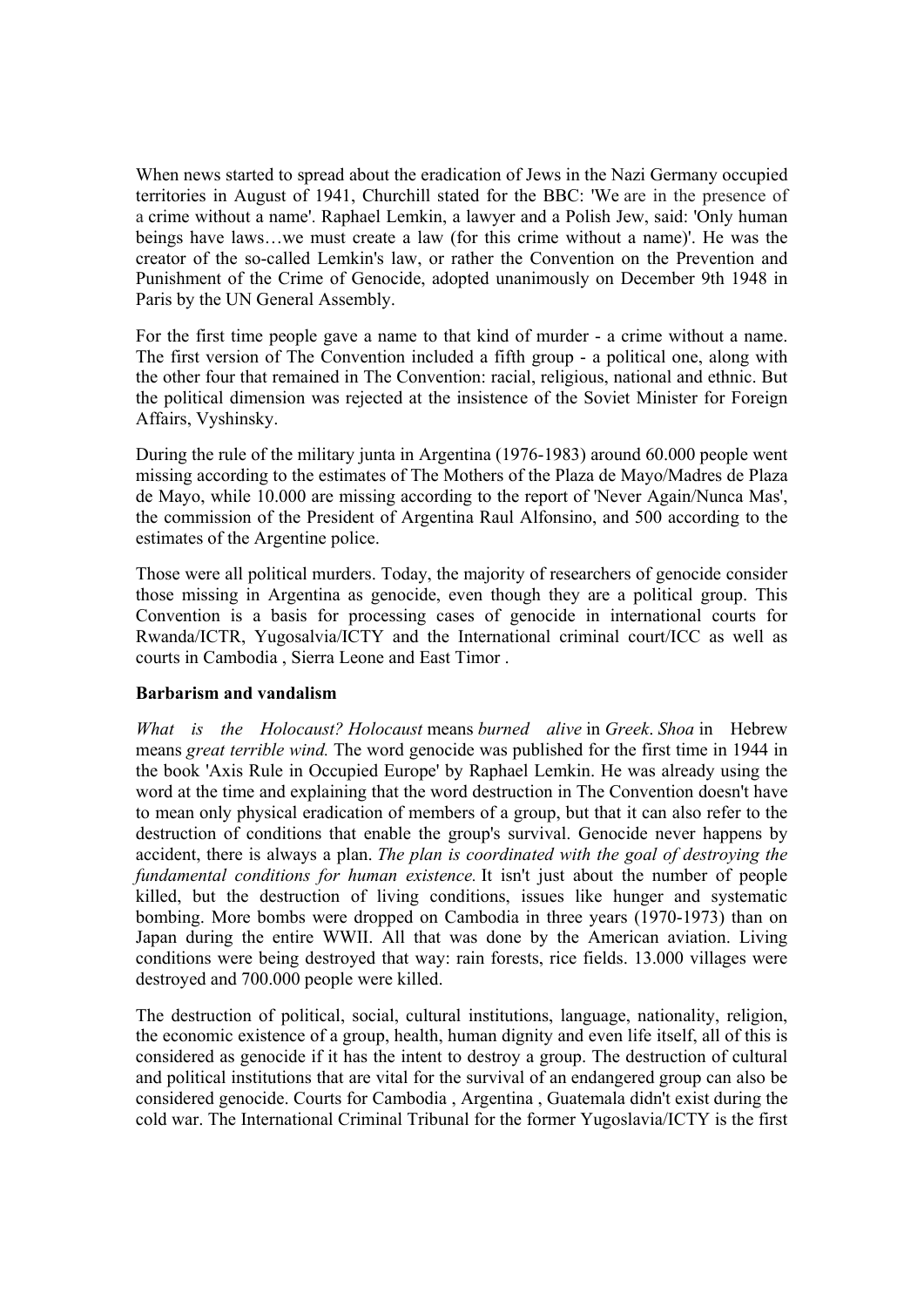international criminal court that's not a military court. It was established after the end of the Cold War in Europe . After that the International Criminal Tribunal for Rwanda/ICTR was established, followed by special courts for Cambodia , Sierra Leone , East Timor and The International Criminal Court/ICC.

During the 1933 conference of European lawyers in Madrid , Lemkin wrote and proposed to the Conference a draft of an international law that would bind countries and their governments to 'prevent the intentional destruction of ethnic, national and religious groups.' Lemkin felt that it is important to protect both the physical and the cultural survival of targeted groups. The draft of this law that he had written and proposed to the Conference envisions a 'ban on barbarism and vandalism'. It determines barbarism as 'the destruction of national, religious, racial and social communities', and vandalism as 'the destruction of cultural and artistic treasure that is the expression of the being of those groups'. When Lemkin presented his proposal at the Conference, the president of the Supreme Court of Germany and the president of the Berlin University left the Conference.

The bill that Raphael Lemkin proposed wasn't adopted. The Convention for the Prevention and Punishment of the Crime of Genocide was created after the end of WWII and the Holocaust in which 6 million Jews were killed and 5 million Russians, Poles, Roma, communists and other 'undesirables'. To this day 142 countries have signed The Convention. It doesn't serve only for punishment, but for prevention as well. In the ruling of The International Court of Justice in the case of Bosnia and Herzegovina vs Serbia from February 2007 it says that Serbia is to blame for not preventing the genocide in Srebrenica. Only in Serbia was that accepted as a victory.

## **To destroy a group and intention**

In *article 2* of The Convention it says *the intention to completely or partially destroy a group*. The intention is the most difficult to prove. In discussions about The Convention, after it had been adopted, Lemkin said that the number of people killed was important, that the number was not insignificant. The International Criminal Courts until now never had, and still don't have, the capacity to try all the cases, that isn't possible, but there are determined criteria based on which the cases are regarded during trials.

What does it mean to destroy a group? ICTR, the International Criminal Tribunal for Rwanda , case Jean-Paul Akayesu, 1998, prosecutor Pierre Prosper, conducted the first indictment for genocide in international criminal law. His conception of the indictment was brilliant, and he managed to prove his case, with the court ruling that rape in war is genocide. He based the indictment on 'giving meaning to the word destroy', stating that 'If I could succeed in giving meaning to the word, I knew that I would breathe life into the Convention'. The complete or partial destruction of a group does not need to happen. He claimed that killing people is destruction, but so is destroying the intellectual class as well as the systematic rape of women. Prosper held that a group can physically survive and evade being killed, but that it remains in such a marginalized existence and becomes so irrelevant to the society that it is in fact (ruined.) destroyed. On September 22, 1998 the UN Tribunal for Rwanda/ICTR accepted the indictment and found 'The defendant, Jean-Paul Akayesu guilty of genocide'.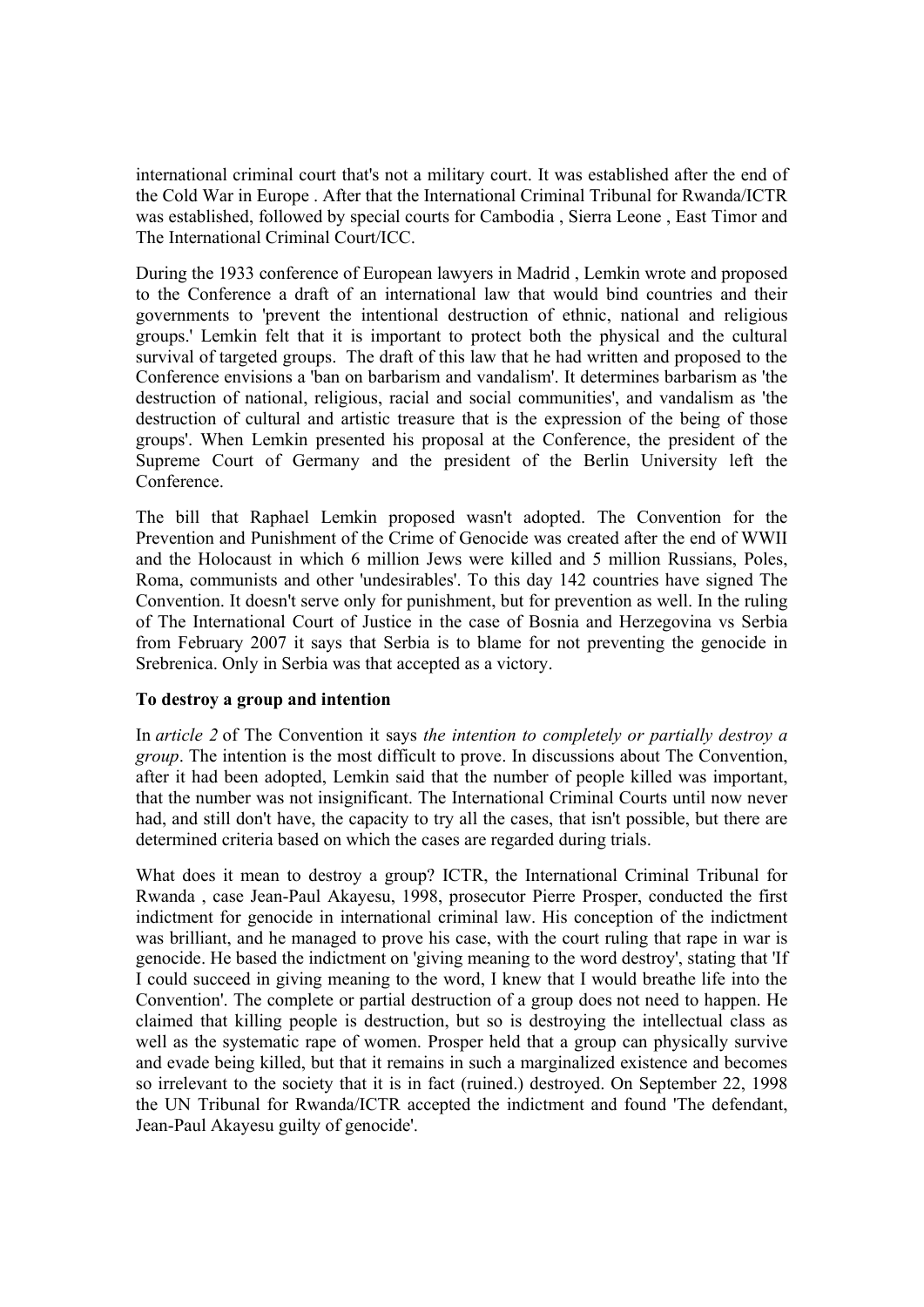Students often ask if it's considered genocide when only a single member of a nation or another group is killed, and if that is genocide under international law. The answer is yes, that is theoretically possible, but has never happened and it's not very likely to happen in the future. Another question that students often pose concerns child soldiers. Under the articles 2-e of the Convention, *'the forced movement of children from one group to another'*, and 2-d *'the introduction of measures with the intention of disabling the birth of children in a group'*, as well as all other parts of article 2, a- *killing*, b- *causing serious physical and mental damage to group members*, c- *the intentional creation of living conditions that will bring about the complete or partial destruction of a group*, can all refer to children. For the first time in criminal law the International Criminal Court/ICC tried Tomas Lubanga from Congo *for recruiting children into military formations*. He was found guilty and sentenced to 14 years in prison.

In the Armenian genocide children were taken from Armenians and given to Kurdish families to be servants and slaves. In Argentina newborns were taken from women prisoners, the mothers were murdered, and the children adopted mostly by families of the Argentinian police, army and civil servants. Mothers of the Plaza de Mayo organized then to search for their missing children. Now they are searching for their missing grandchildren. Destruction can come in various forms. For instance, the program of euthanasia in Nazi Germany before WWII, when 60.000 people were killed because they 'weren't worthy of life because they were sick...and a burden for society'. Living conditions in Cambodia were destroyed by bombing rice fields and rain forests with agent orange.

The Hague Tribunal for former Yugoslavia wasn't created because of Srebrenica, but the municipalities in Bosanska Krajina. Today in ICTY we have that the court rejected the prosecutor's suggestion in the process against Radovan Karadzic that genocide was committed in the following municipalities: Bratunac, Foca, Kljuc, Prijedor, Sanski Most, Zvornik and Vlasenica. Genocide is limited to only one place - Srebrenica. Genocide is a process, not an occurrence in one place. In Serbia genocide began at Gazimestan, when a million people supported the war with ovations in 1989.

#### **Some important authors in genocide studies**

*Helen Fein* (sociologist) says that genocide is a *crime of the state*. *State structures work with coordination, intent and systemically.*

*Israel Charny* (psychologist) the founder of Holocaust and genocide studies claims that *genocides can (cannot) be compared*. *The victim must be helpless and unable to defend themselves*. Genocide happens when there is a *basic helplessness of the victim and a basic inability of the victim to defend themselves*.

*Horowitz* speaks of a structural and systemic destruction of innocent people through the bureaucratic apparatus of the state, meaning army, police, paramilitaries, post, railway, education.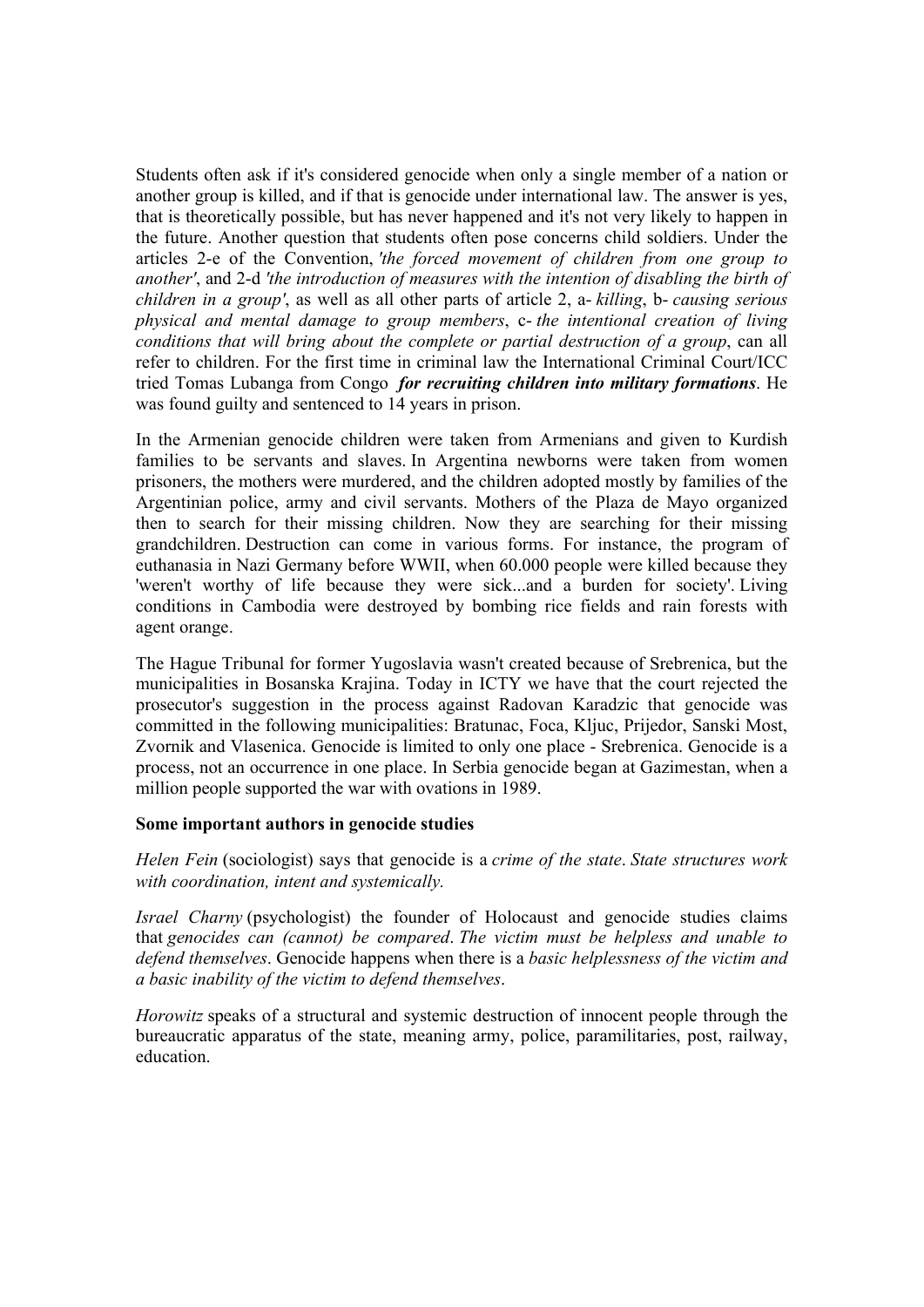*Leo Kuper* fought to have political groups be included in the Convention, but the balance of power in the Security Council was such that it was refused at the request of the Soviet  $Union$ 

*Alvarez* claims that different goals of that project or plan create different strategies. Every case is specific.

*Power* insists on *continuity.* Genocide is never an incident but a *continuous destruction*.

*Melson* talks about the *length of exposure to an extreme situation*.

# **Genocide is a crime of state (state crime)**

*Helen Fein* speaks of five conditions that are *preconditions* for talking about *genocidal politics determined at state level*.

Genocidal politics:

- *Continuity of attack*. Genocide can be stopped in all eight phases, it is stoppable on every level. The denial of genocide as the last eighth phase is always the strategy of the state. Denial is also a possible evidence that genocide occurred.

- *The perpetrator* is *collective* and *organized*.
- *Victims* are *selected* because they are *members of a certain group*.

- *Victims* are *helpless*, they are *murdered regardless of their surrender or resistance*.

- *Destruction* is committed with the *intention to kill*. *The perpetrator decides on the killing*.

*The difference between a war crime and genocide is determined based on the punishment and the ideology.*

*First:* does the community in whose name genocide was committed distance itself from the genocide through punishment, via international criminal law?

*Second:* is the ideology that allowed that to happen still alive after the genocide? Are there trials and are prominent people publicly distancing themselves? Distancing doesn't necessarily have to be limited to law. It should be public and available.

In Argentina during the trial of general Videla, a member of the military junta and the de facto president of Argentina during the dictatorship, the transcript of the trial published the next day and the circulation of those newspapers was around 50000. The number of victims in Argentina still vary depending on the source. The state Commission created at the request of president Raul Alfonsin in nine months reached a number of almost 10000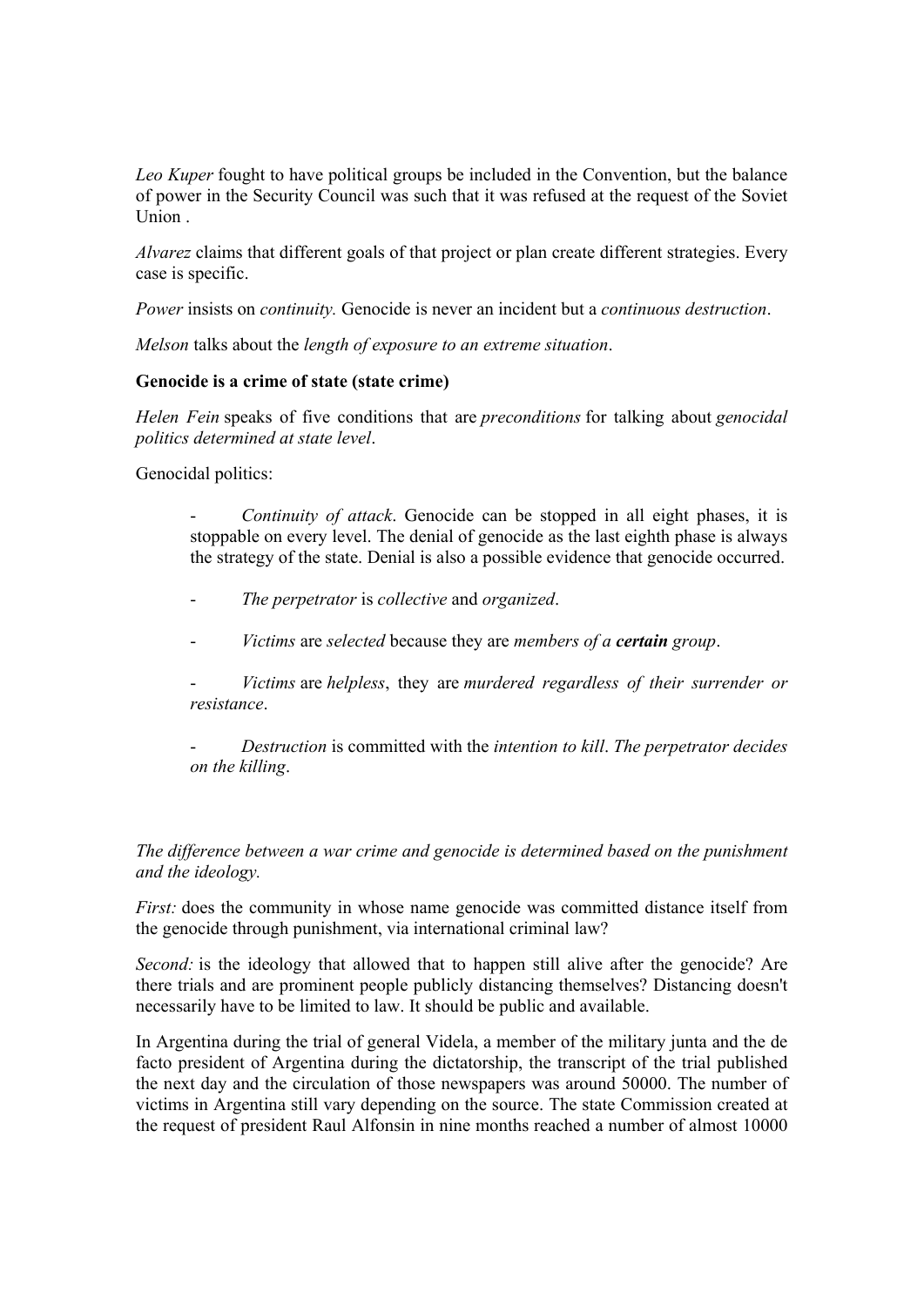names of victims and evidences that murders were committed. The Mothers of the Plaza de Mayo tell of 60000 victims. Argentinian police sources speak of 500 victims. The investigation about the missing people took place at the insistence of the civil society. December the 10th 1983 is considered the International day of the fight against crimes that the state commits against its own citizens. There was a political will in Argentina for that to be done. The Parliament formed the National Commission on the Disappearance of Persons at the request of the democratically elected president of Argentina , Raul Alfonsin (Alfnsin). It is important to break the zones of silence after such a trauma. Those zones are different for the perpetrators, the victims, the bystanders and the rescuers (saviors.)

*Perpetrators are silent* because they are afraid that they will be arrested, tried and convicted and because they have the need to normalize their lives after the crime. They always have a selective memory that helps them stay 'normal' after the crime, so they remember only their good deeds if they have any but not the crimes that they have committed, and even if they do remember it was done to 'defend their people', to 'fight against communism, Bolsheviks, non-believers etc', or they were only 'doing their duty'.

*Why are victims silent?* Because they are ashamed of being deeply dehumanized, they have the need to 'normalize their lives', they are silent out of shame for surviving, because they feel guilty that they couldn't protect those closest to them, helpless family members and relatives, women, children and the elderly.

*The largest percentage of those who are silent are the bystanders (spectators), they are the most numerous.* They keep silent because they don't want to open the moral question about whether they could have done something to stop the crime instead of doing nothing.

*The rescuers( saviors) and those fighting in the resistance* that step out of the bystander position often remain within the same context that made the crime possible and they can't speak because they are afraid.

Zones of silence are often transgenerational which doesn't mean that trauma doesn't exist or that it doesn't 'work' if it isn't spoken of.

The report of the Argentine Commission was published under the title 'Never Again'/'Nunca Mas' and it's one of the best-selling and most read reports on human rights in the world. The Commission had a limited time to work - nine months. The President of the Commission was Ernesto Sabato, an Argentinian writer and physicist, once a collaborator with the Curie family in Paris and winner of the Nobel Prize (prize) in literature.

After the report of the Commission was adopted in the Parliament of Argentina, Videla, Viola and Galtieri, the generals and members of the military junta, were tried. The army then tried a putsch in one barrack, but the then unarmed citizens surrounded the barracks and stopped the military rebellion. Nevertheless, *The Law of Due Obedience, Ley de obediencia debida* was passed then, pardoning all ranks lower than colonel (general), with the explanation that all lower ranks had to obey orders.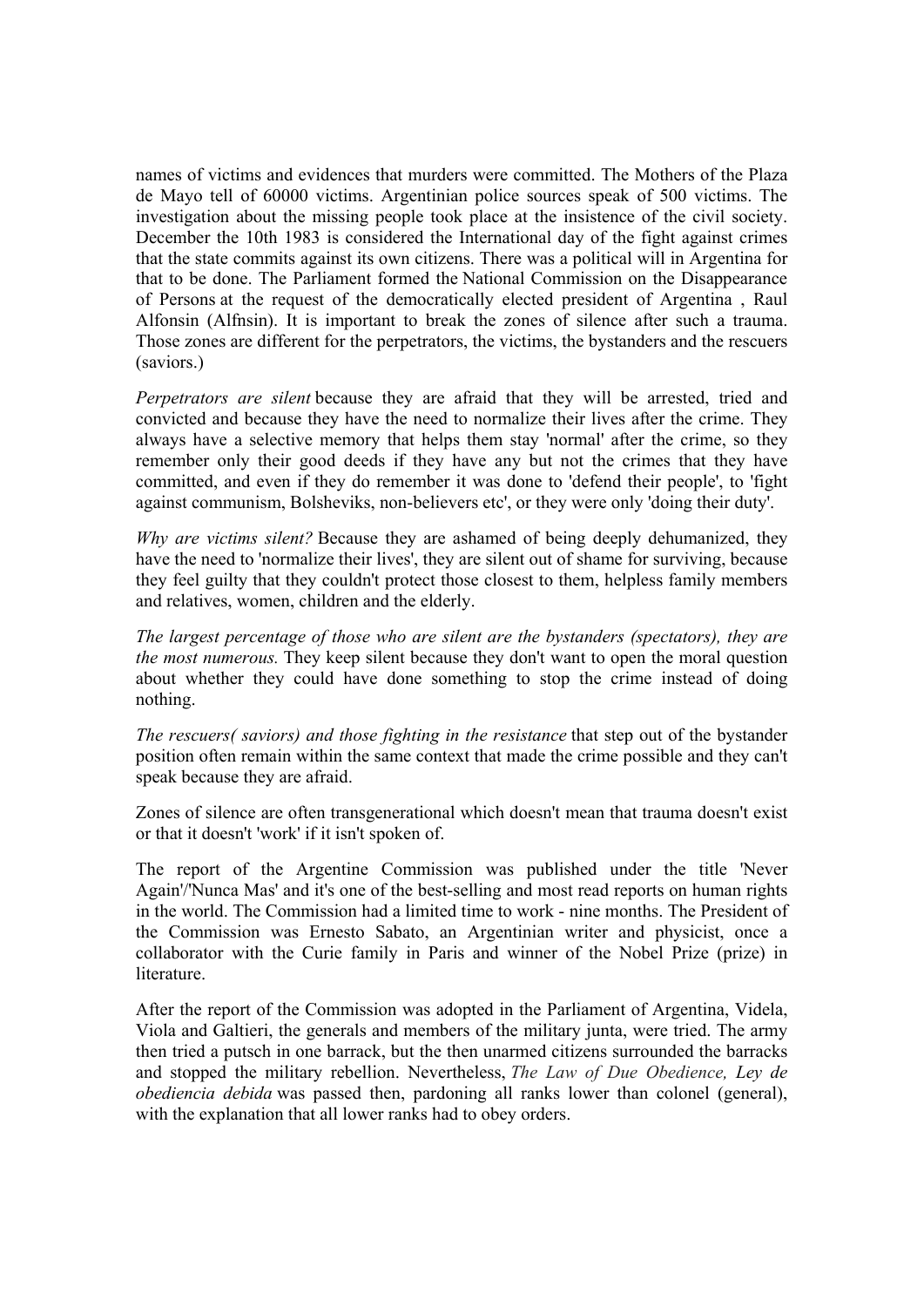### **Ideologies**

Ideologies live much longer than regimes and courts and perpetrators and victims. It becomes dangerous when the ideologies of killing and death are vital because they legitimize and make genocide possible. In Serbia it is the ideology of the eternal victim that was created on two of the most powerful traumas: the Battle of Kosovo and Jasenovac, that have never worked through (been passed). There are also traumas of the backyard psychology (psychology of the backyards) of great empires: The Ottoman Empire, The Austro-Hungarian Empire, fascist, communist and now the EU.

These transgenerational traumas need hard and serious work to work through (pass through) it and be freed from the trauma.

During the genocide one side is *the side of the perpetrator, armed and organized to use force*, and the other is *the side of the victim, unorganized and unarmed*. *That is the case of asymmetric power.* It's clearly visible in many situations, in the Warsaw Ghetto for instance. The balance of power is important in the strength and amount of arms. The extent of violence is an important question in the genocidal process. The extent of violence and military organization is extremely unequally distributed and concentrated on the side of the perpetrator.

#### **Crisis, destabilization, disorientation, radical solutions**

Genocide happens in conditions of serious long term and widespread crisis. That's when the need to find the *other* who is to blame for everything bad that is happening to us. There has never been a genocide that occurred in normal situations. Crisis is a precondition. Genocide never happens suddenly like an eruption, it is a process, not an event, a process that doesn't appear unexpectedly, all at once and spontaneously. Genocide happens only in situations of the most serious social and political (state) crisis.

It's the deepest economic and political crises that make genocide possible. In the time of crisis the state begins to function badly. The military and paramilitary have a monopoly on violence. With the growth of political and economic difficulties, problems multiply, and the ability of the state to solve them decreases. That brings about *destabilization*. The state of crisis leads to the state of destabilization. It manifests itself as an even more severe growing struggle for political positions and power of the political elite, the parties and social groups. It manifests itself in forms of political violence, like terrorism, political murders etc. Tension rises, pressure, insecurity and fear. Fascism and every totalitarianism are based on fear and manipulation. Fear of the very state to attack instead of protect. For most of the population, the development of crisis leads to a growing insecurity. In Vojvodina for instance 200000 mostly non-Serbian citizens fled the country between 1991 and 1999, and that's 10% of the population. Economic problems, growing unemployment, being left without an income, growing fear of a loss of property, are all conditions that lead from destabilization to disorientation when one becomes easy prey for manipulation.

More and more people are becoming susceptible to easy, quick and radical solutions. People are becoming susceptible to radical political ideas propagated by the radical elite.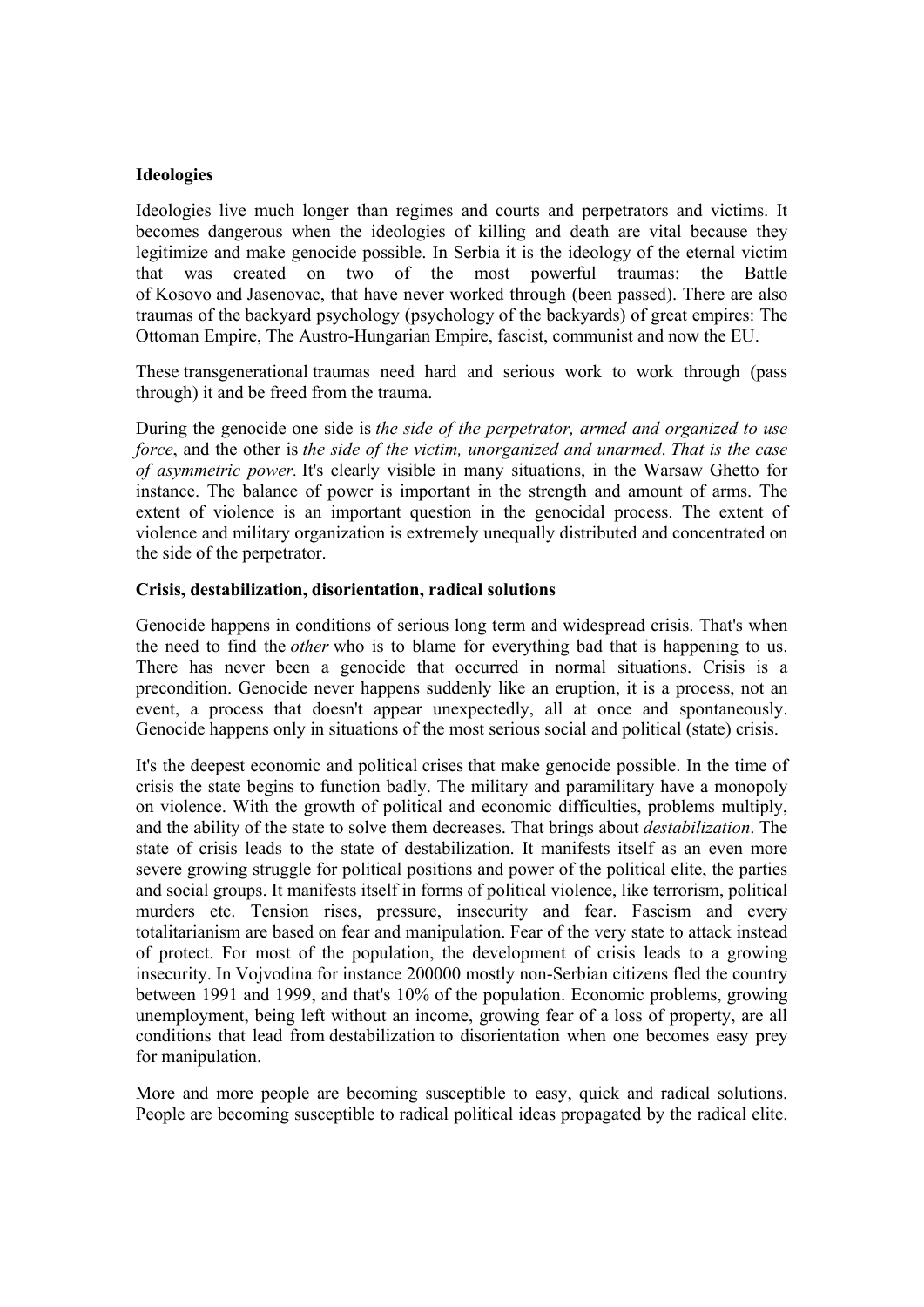When the majority of the population, and not just a small group, takes on the radical political ideas of that elite, then that majority voluntarily, democratically chooses that radical elite.

The radical and radicalized political elite reaches to the top and is in the position to make important state decisions in the distribution of goods. That is very important. On the state level, the elite can shift into a dictatorship through corruption and use the state's resources to achieve it's own political goals.

*Genocide is a political goal.* Genocidal politics is always decided at the highest level of state. Politicians don't commit crimes themselves. Genocidal politics is determined at the highest state levels. That's the top-down process. It always starts at the state top. Genocidal politics is determined at the highest level of such a state and the decisions are made at the highest level. Genocide isn't a spontaneous eruption of a common hatred that lasted a long time, but are formed and supported by the ideologies in certain conditions. Genocide doesn't happen out of old bad emotions that the state cannot control. The state can control it if there is a political will. Genocide always happens with the knowledge, involvement and blessings of state institutions.

*Five phases that lead to the process of genocide:*

- *Defining the target group. The group must be marked, recognizable*
- *Property is taken away from the group*
- *The group has to be concentrated*
- The group has to be deported
- *A significant number in the group must be killed*

The highest state structures are responsible for what happens during the genocidal process, because of their active participation in the process. They are also responsible for the planning and the active implementation, the secret and silent conspiracy, they are also responsible if they knew and did nothing to stop it.

Genocide is not a solitary event, it doesn't occur on it's own, it's a process that doesn't happen in a single time and place - it's different actions with participants that are connected as individuals in a collective form. They are interconnected. The planning and the executing are fragmented and that's why intent is hard to prove.

They are the ones who decide when the genocidal politics begins. They are not incidents or accidental crimes. Genocide is created by a decision of the central political leadership located at the state top. Decisions are made verbally, but the language of the perpetrators can vary. Written documents about those decisions are hard to find, they use a hidden language, difficult to prove.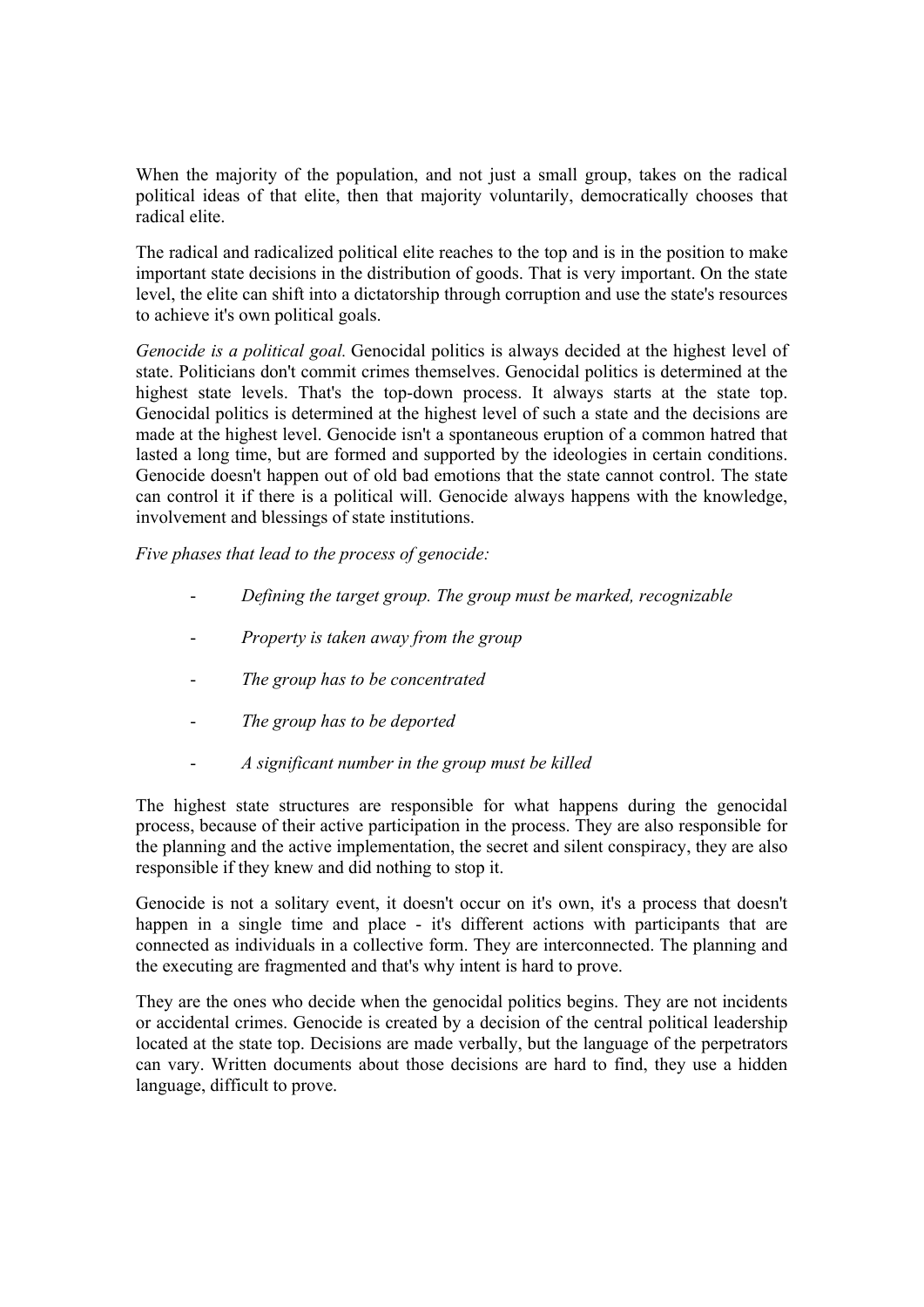The group that will be attacked is determined in the plan. There is a tendency to free 'us' from 'them'. Planing and preparation begin after a political decision. Planing develops from an idea in time and includes cooperation and competition.

For instance, when the The Khmer Rouge took over Phnom Penh in April 1975, the number of murders rose in Phnom Penh , but was smaller in the rural areas. And in the time of the most vicious events there were still fractions in the structure of the government, it's not all black and white. The perpetrators are not a homogeneous group. Every agent of the genocidal process has their own autonomy that leads to cooperation or conflict. In Cambodia the intellectual elite of The Khmer Rouge was killed after 1975, because there was a strong anti-intellectualism present - the elimination of all educated people and purges even within The Khmer Rouge.

Plans develop via learning by doing (through practice). Perpetrators go further and further in their cruelty, step by step in order to achieve their goals selecting the methods, keeping only those who are successful and rejecting those who are not.

### *Genocidal politics are prepared, organized and coordinated*

The career of a perpetrator? They start of doing small felonies and then continue further into crime. With every step further their chances of returning to a normal life gets smaller or is impossible. Cruelty is practiced and learned. That's how at one point in the genocidal process *the killing becomes a routine for the perpetrators.* Genocidal processes have never ended on their own, but always through outside intervention, because the contamination of the community that did it is too great.

*The division of labor among the perpetrators:* at the top are the ones who make decisions, they don't participate in the execution, but they do take part in the preparations and the thinking process. They rule from a distance. They determine the directive, make the manipulation of the international community possible, they control the money flow. The budget of Republika Srpska was 96% from Serbia , and 98% of that budget was for the army. Influential people form the public opinion. Public radical ideological statements play a big part in everything that happens during genocidal crimes. The perpetrators on various levels are connected and share the same intention to flee the "undesirables" ('undesireables'). That demands an organization of higher government. The organization of violence is not enough for genocide to occur. Without an ideology it's not possible. The ideology has an enormous role in the genocidal process, it is the causal force for it to happen. Radical nationalistic ideologies first diagnose the situation of crisis, destabilization and disorientation. The enemy is defined and is very negative, responsible for what is happening to us. That's the locating of the scapegoat.

The next step of radical nationalistic ideologies is giving therapy for such a condition. For instance, our nation will be saved from those evils if everyone dedicates themselves to that nationalistic goal, if the nation cleanses itself from foreign elements. When the inner and outer enemies are defeated then we have a homogeneous cultural identity, a monolithic identity crisis. Nationalism strongly simplifies and is militant and militarized (Herbert Marcuse). It is directed against 'the others', based on 'our unjust losses, our eternal position as victims', and that's how the potential for violence is maintained. It will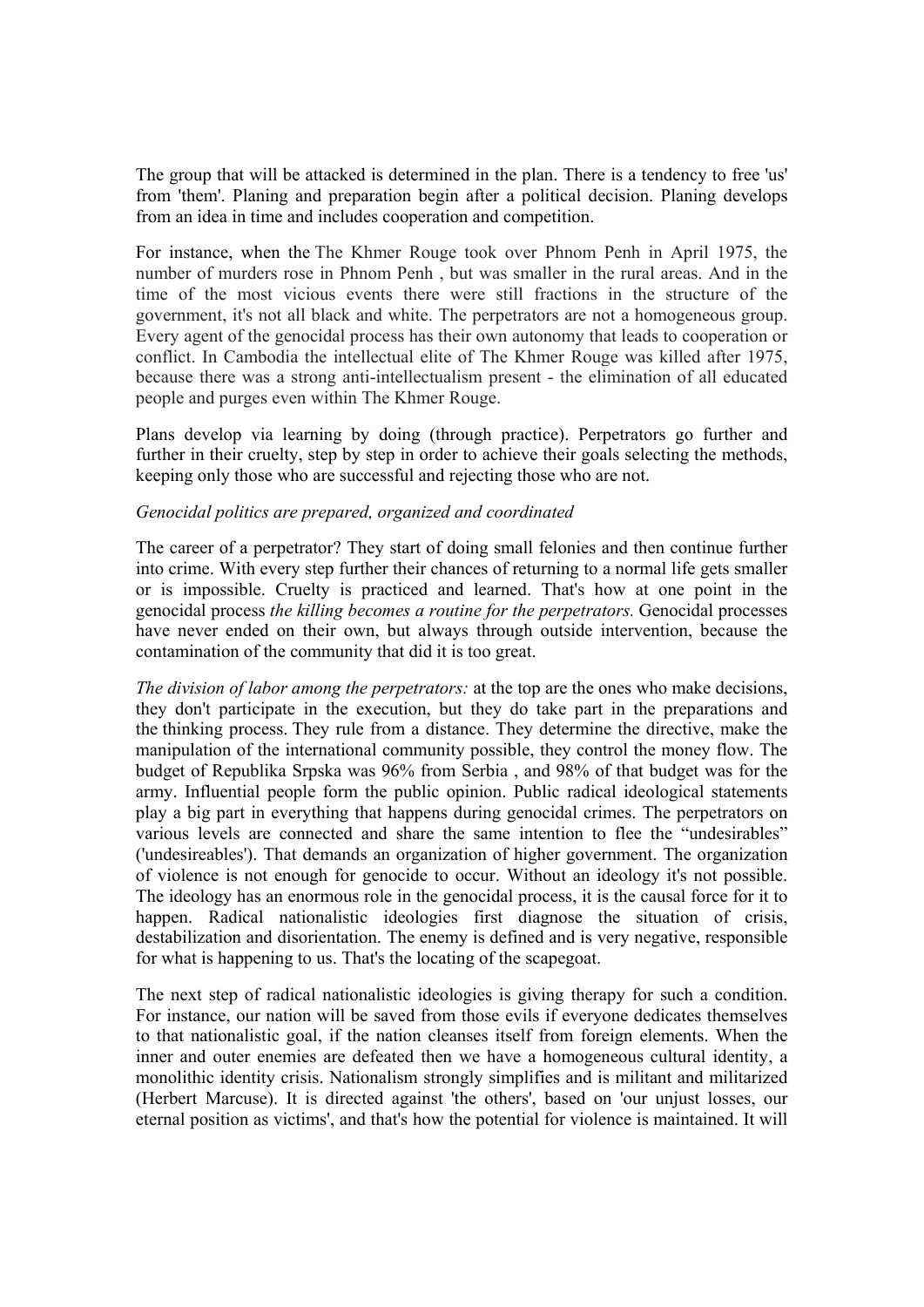be worse unless we all unite and dedicate ourselves to the fight against others. Those others that need to be destroyed must be the personification of every awful thing that exists in order to be dehumanized, and once dehumanized we have no problem with killing them. Those dehumanized don't deserve our protection as human beings and must be disconnected, terrorized, have their property taken from them, driven off and in the end killed.

*Why is someone a perpetrator?* They are sadist, that's how they are called. But not all of them. They are ordinary people. As a category they are not homogeneous, they are different. There are extreme people who are true believers, that believe that their actions are just and good. In the Armenian genocide the perpetrators were extreme Turkish nationalists. The perpetrators are also those who will benefit in wealth and status, but have no ideological beliefs. They are also people who want to save their jobs. People who are deeply programmed to be obedient and just follow orders. It's also those who want to exercise their power on others. It is also those who want to make a career. Also adventurists. It's people who have no choice, who were drafted but didn't want to go. It's not the same degree of participation among the perpetrators, *they don't all participate in the same way*. In Cambodia there was an extreme egalitarian model, no one had the right to a different education, property and enjoyment by law. Even in that extreme case the perpetrators were not a homogeneous group.

*Victims -* This model was based on four case studies: the Armenian genocide, the Holocaust, autogenocide in Cambodia and Rwanda . Genocidal campaigns against the Armenians began in 1915. - *the victims had to be collectively guilty and proclaimed deadly* to the Ottoman Empire*.* A political culprit was found for that. If we don't kill them they will kill us. They have a secret wish to rule over us Turks, they want sovereignty and to destroy our country. They cannot do that and we won't let them. That is why they are dangerous to us. They got richer while we got poorer. Old prejudices are important. They are ready to conspire against us, they cannot be trusted. They are infidels because they are Christians. They are so limited that they are not human beings. They are the targeted group. *The group is always sensitive and vulnerable; a strong group is never attacked*. Vulnerability of the group can be the main reason for it being chosen.

*Victims are helpless and they cannot defend themselves.* Through violence, through the steps and the process of violence victims become even more vulnerable, even less capable of defending themselves. The vulnerable group is chosen. The chosen victim becomes such through the process. The effect of surprise is important.

The Armenian elite was killed in one night (24 April 1915) in Constantinople , when several thousand people where murdered. The process develops further. The process of destruction lasts until the end. The intention is hidden until the end.

*There are three ways for victims to defend themselves. First by hiding and fleeing, then by resisting, fighting and finally adjusting as best they can to the fast and drastic change.* The one who can adjust to those new life conditions can survive. The banality of indifference is an important question, as well as the line between hate speech and hate silence. Every trauma creates different zones of silence, which make it possible to reoccur if the trauma isn't passed. What isn't discussed and what cannot be described with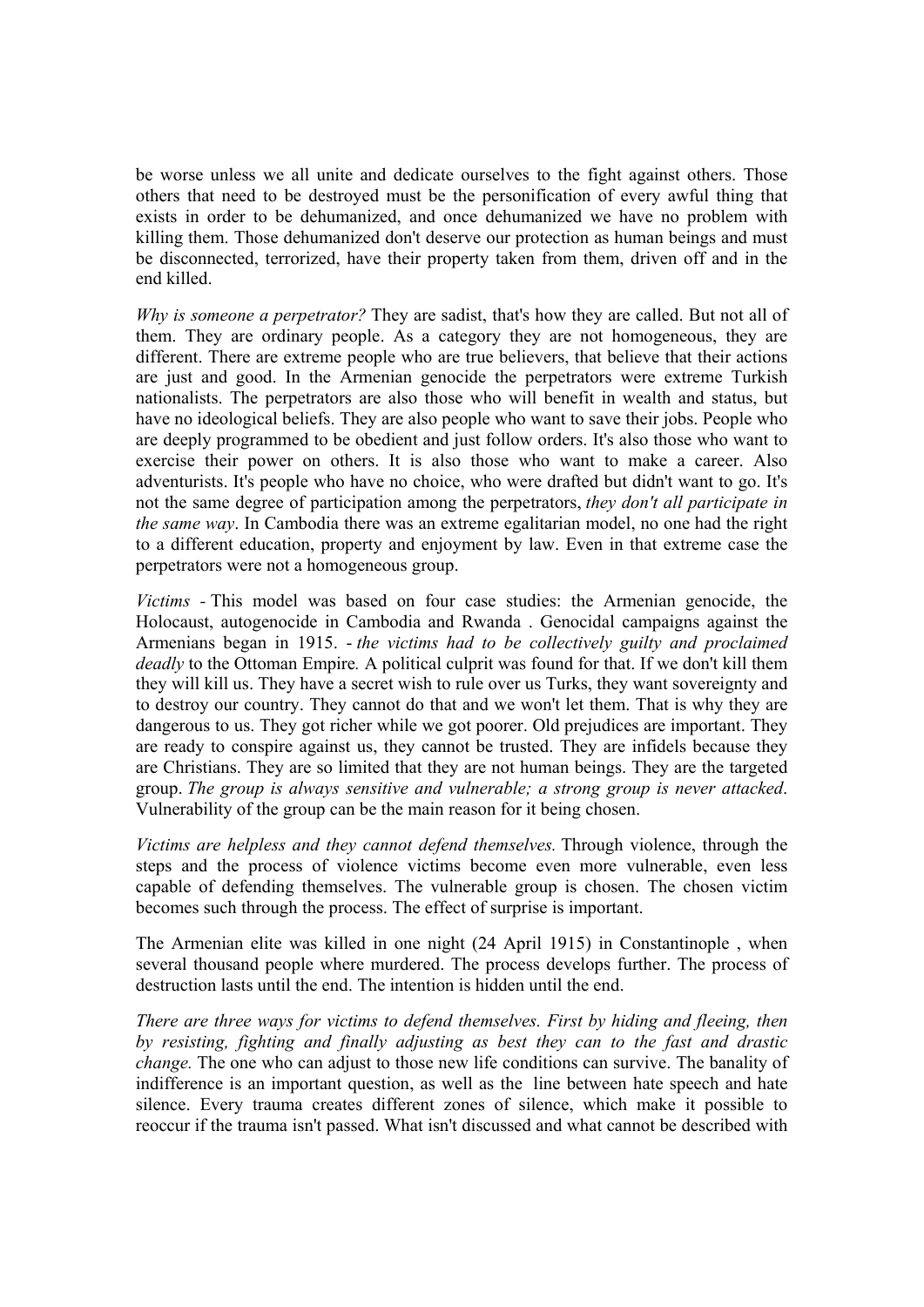words. The energies of death are difficult. Silence is transgenerational. Our approach in the course 'War crimes, genocide and memories: The roots of evil, I want to understand' is titled 'listen/speak/think/build trust' and was created based on the decade-long work of Dan Bar-On, an Israeli psychologist and on of the directors of my course, with the second generation after the Holocaust with the children of Nazi perpetrators and the children of Holocaust survivors (surviving Jews). It is the TRT method, to reflect and trust. My method is listen/talk, based on my own, now a decade-long work with the survivors of the genocide in Bosnia and Herzegovina .

### **The film S 21 The Khmer Rouge Death Machine by Cambodian director Rithy Panh from 2003 was shown, running time 101 minutes**

### *Impressions about the film:*

*Ljupka:* The sickness holds us in thoughts not emotions. The film teaches us about the degrees of dehumanization, how a crime is produced. The film should be educational material. People should know and learn about it. Maybe the context would enable us to distance ourselves.

*Svetlana:* The victim and the perpetrator were in the same place without judgment. The torturer still hasn't left that role, that's how much he was one with his role. The mother wanted him to redeem himself for it. He spoke only of his own emotions and not of the people he killed.

*Nataša:* The film isn't lacking in context, it's informative but not necessary. The essence is how to get to the point when someone from here would talk about it. We need to know not only what happened but also why.

*Marijana:* Only one perpetrator says that he's ashamed and sorry. No one else says that. One said his head hurts.

*Ervina:* The process is saying I'm sorry. We see that the lives of the perpetrators were destroyed.

*Marija:* In order to make a moral choice I need to be a free person. They were not free.

*Ivana:* I found it was missing the context. That story repeats itself: prison, torturer, prisoners. It's always the same. The situation in which people become torturers should be stopped.

*Edvin:* I would compare the prison to three prisons in Bosnia and Herzegovina : the concentration camps Luka and Omarska and the battery factory in Srebrenica. In the Hague Tribunal we have Drazen Erdemovic and Franc Kos in front of the court of Bosnia and Herzegovina, neither of them ashamed. They shot/executed people from Srebrenica. The problem is in those countries where nobody talks about it, like Chechnya and Palestine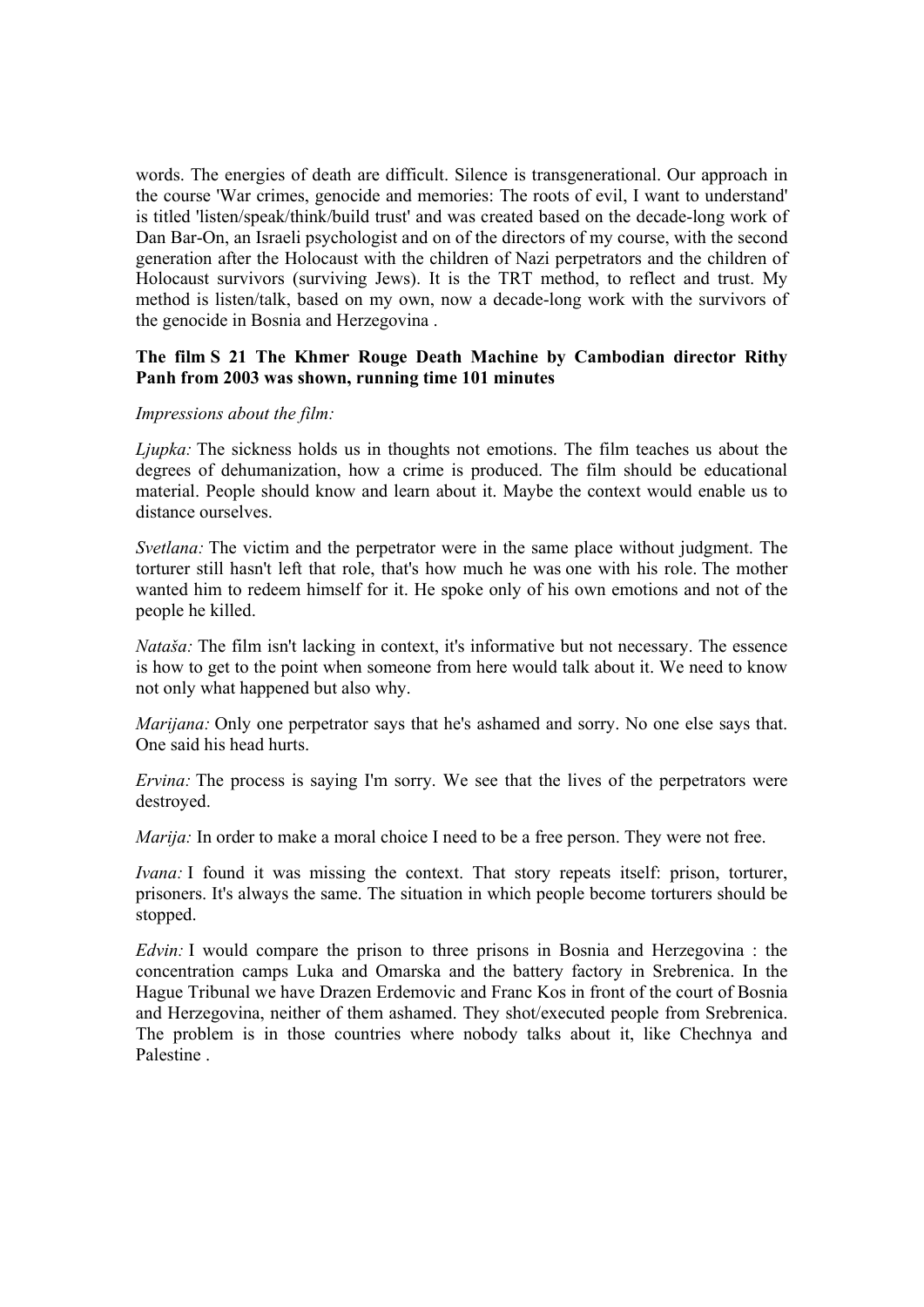*Aleksandra:* The film was difficult, it draws me into the story too much, and I can't react. The mechanism should be studied more than the details. Before they kill them the kill everything human in them and I find that horrible.

*Valentina:* The film is incredible because it has all the elements. It should be viewed carefully. It's irrelevant where it takes place. The feeling that we couldn't cry or get angry is terrifying.

*Miloš:* The guards see themselves as victims - I found that strange. We didn't hear what would have happened to them if they had refused. The guards are victims of a totalitarian system. It's easy for a painter to question them, we don't know how he would behave in their place in that situation. It's wrong to ask them why it happened.

*Miloš U.:* I am sad and it's hard for me that the political category wasn't included in the Convention. It was an alibi for communist regimes around the world to commit mass murder. We should remember the genocide by hunger in Ukraine when seven million people were killed, the deportation of the people from Caucasus to the steppe of Central Asia, 10% of the population was killed in each of these cases, there was a leap into death during the Cultural revolution in China .

*Snežana:* It's important for me to know what's going on in every part of the planet. It's important for me to know all the specifics of this evil. The process of catharsis with the perpetrators begins with the family.

*Ivana:* The film was difficult.

## **Cambodia - autogenocide**

The genocide in Cambodia shows that the genocidal model is the same almost everywhere. The first impression about Cambodia created by the colonizers and the local royal elite is that they are peaceful peasants, poor but satisfied, happy nonviolent Buddhists. The French colonization lasted form 1863 to 1954. Cambodia was under occupation of Vietnam since 1820 to 1830. Their royal family had the position of god with authoritarian structures of belief and was very poor during the Vietnamese rule.

## **The continuity of violence in Cambodia**

After the end of WWII a peasant movement developed called Issarak/The Free that fought against colonialism and the monarchy. The freeing from colonialism came from that movement. Social distance in Cambodia was extreme and brutal. The main division was between the peasants and the urban elite. Their elite called the peasants 'dogs', 'filthy animals', 'disgusting'. The division was visible in the behavior of people. Issarak would examine people's palms. If someone had gentle hands instead of rough ones they'd be killed instantly. Extreme anti-intellectualism was against the elite. They catch all the teachers in some province and kill them all. They bring them to the edge of a cliff and through them over. Because of great taxes and imposts that the peasants had to pay they went into large debts and had to sell their land and leave for Phnom Penh . The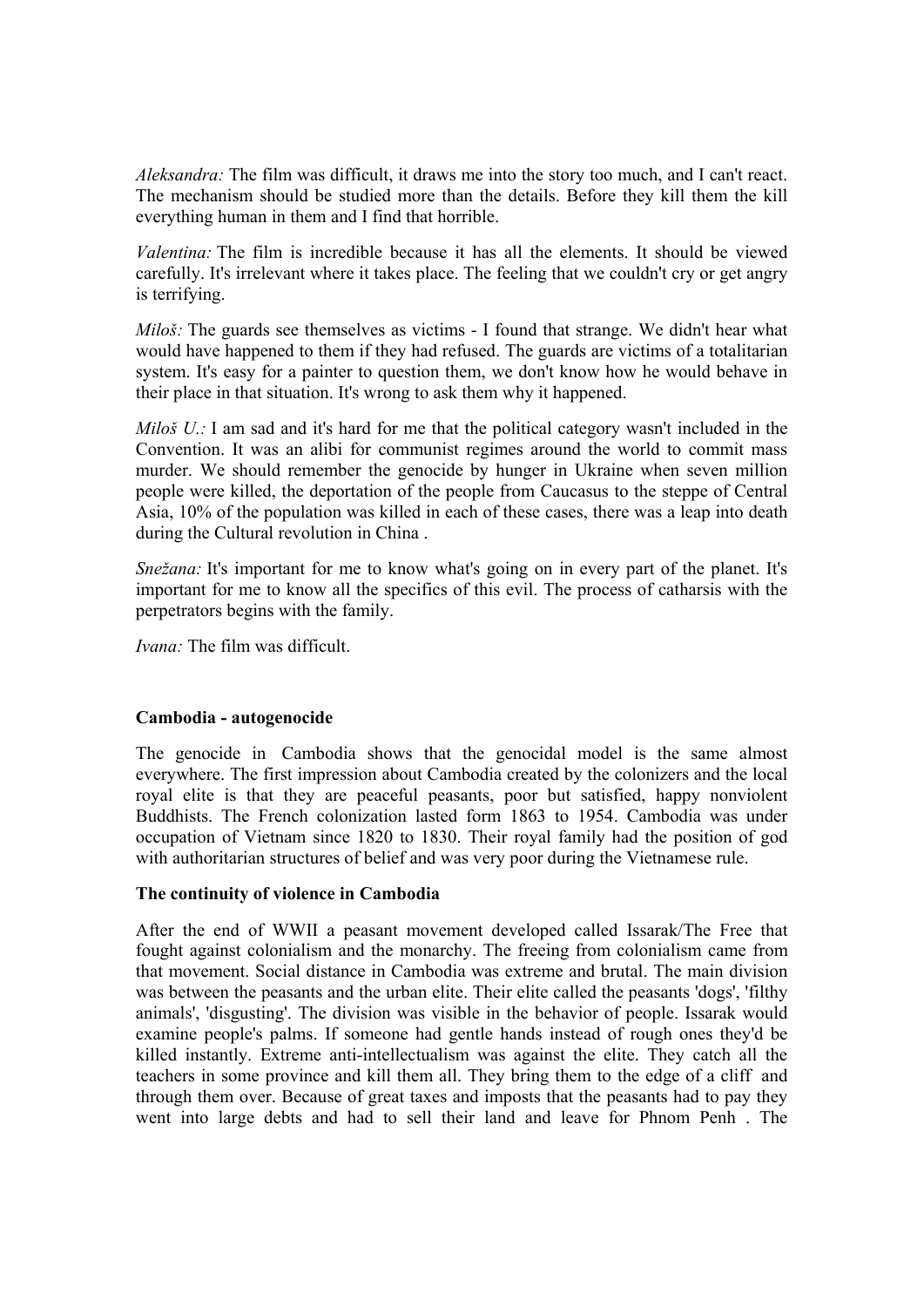population grew from 600.000 in 1968 to thee million in 1975 when the city was occupied by the Khmer Rouge. A peasant uprising began in 1967/8 in one province, before the Khmer Rouge, against great taxes. Lon Nol, general and prime minister, sent a punitive expedition to pacify the peasants by killing them. In three years about 10.000 peasants were murdered. The USA began the bombing of Cambodia in 1968. Three million tons of bombs were dropped on Cambodia , as part of the fight against communism. The Viet Cong had it's bases there. The Khmer Rouge joined the fight in 1968. Phnom Penh was lost on April 17th 1975 and the Khmer Rouge came into power for the next four years, until 1979. Around two million people lost their lives during their rule. That's a quarter of the population, killed directly through starvation, evacuated from the cities, murdered by officers without a trial, intellectuals, systemically, on a large scale, as enemies of the revolution that had total egalitarianism as it's goal. Education was abolished as well as money. They were working on that egalitarian project in which everyone would be the same and there would be no difference among people. Who created that ideology? The intellectuals of the Khmer Rouge who studied in Paris . Pol Pot, the political leader of the Khmer Rouge also studied in Paris , but he had (ad) mediocre results during his studies, he was stupid and cruel.

The International Court for Cambodia was established in 2003. It's a combination of Cambodian judiciary and that of the UN. The genocide in Cambodia ended with the intervention caused by pressures from China , USA and Vietnam . The Khmer Rouge retreated to the north and they weren't tried. From 2003 until 2007 there was not a single case in that court. Khieu Samphan and Pol Pot are dead but others are being processed. The need of the victims to discover what happened doesn't expire with the death of the perpetrators. The case of Cambodia was an autogenocide (*autogeocide)* because the Khmer Rouge killed people of their own nationality. The greatest number of victims was from the same people, the Khmer. There were 158 prison centers, 309 located mass graves and 76 post-genocide monuments raised to the memory of the genocide victims.

Experiences of long term destabilization, extreme violence, hunger, killing was a precondition for that to happen. The number of people involved and supporting the regime was too great and that was the problem. It was impossible to try them all and it didn't happen in Europe .

## **Bystanders**

*What are bystanders?* (Answers of participants) 'Spectators'. 'Silent majority'. 'Those who are there but on the sidelines'. 'Passive majority'. The very word expresses the complexity of that category. It cannot be described or told of with words. It is an expression for people who stand passively in extreme situations and do nothing. Some risk their lives to help, some become paralyzed, and some run in fear. People react differently to extreme situations and both individually and collectively. Kitty Genovese was a woman who was raped in broad daylight, her screams were heard by the neighbors but nobody came to help or called for help. It is the banality of indifference that grows. That kind of behavior, the behavior of bystanders in extreme situations has no legal consequences. The people who could have done something but didn't cannot be processed under current laws. The relationship toward them started to change after the Holocaust through demands for compensation. There are already requests to make the behavior of spectators not only a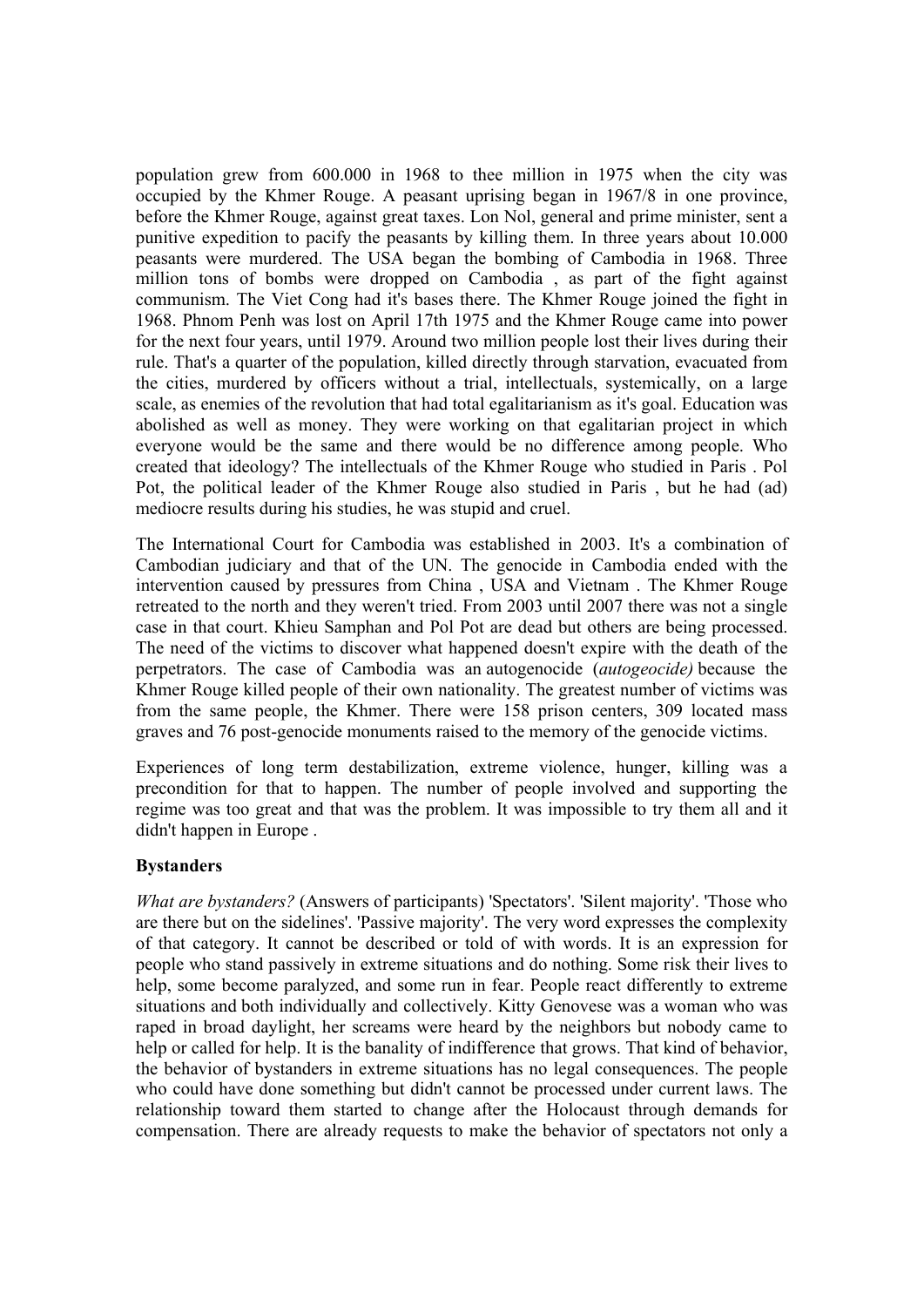moral but a legal category that could be processed if you had the power to react but didn't.

*Yasushi Akashi,* a high ranking UN official had the power to do something in Srebrenica but did nothing. If you had the power and the responsibility, but did nothing, maybe people will create laws to make those criminally responsible.

When we speak about bystanders my approach is not to talk about the type of person, but the behavior caused by the situation. That is situational behavior, not a character trait. There are different levels of bystander behavior, three types: low, middle and high. At the highest level nothing more can be done. How many bystanders must there be for one man to be killed? It's at least ten, but since the Holocaust that number is growing ( Dan Bar - On & Janja Beč). *Not even the bystanders are a homogeneous category.* The number of spectators for every person killed anywhere in the world is growing.

In his book 'Roots of Evil', Ervin Staub opened the question why we as human beings behave in such a way and not offer help in extreme situations and what happens that we become rescuers (saviors) or fighters in the resistance.

### **Bystanders in the Holocaust (Dan Bar-On) and Srebrenica (Janja Beč)**

*1.)* O*pportunist Bystanders- Young industrial entrepreneurs*, those who during Hitler's Germany had the feeling that that was the right moment to start a business. They had no problem with employing people into forced labor. After the war, in the context of the Cold War, they were forgiven for everything in the name of the fight against communism. They have a profit from it. They use a robbed Jewish factory and have no problems with it. After the Holocaust they want to collaborate with Israeli companies. In Yu-wars robbery was committed through war. There was no resistance to the opportunistic elite, no strikes. The military, police, religious, industrial, media elite blocked it here in Serbia .

*2.)* Street Bystanders *-* during the time of Hitler they got jobs, and with bread swallowed everything else. They believed that Hitler was the solution to all problems. There were a million people on Gazimestan. That's when the war began with the support of this people. This region hasn't overcome trauma for centuries. They piled up, were suppressed, weren't spoken about. Unprocessed trauma can be encouraged, Trauma lasts as long as it hurts. It's over when it doesn't hurt anymore. War lasts as long as it hurts. It's important to talk about trauma in patriarchal cultures of being silent. Serbia is a patriarchal society, traumas are not talked about. Serbia is a peasant society. In peasant societies nothing changes for centuries, including the silence after a trauma. Serbia has no continuous elite. It has the backyard psychology (psychology of the backyard) of great empires. The position of victim hasn't changed. To move away from it you have to be successful. Traumas are either encouraged or blocked for centuries, in accordance with the opportunities and needs.

In his book "Fascism & Democracy in the Human Mind"(*Democratically against the fascistic mind*,) Israel W. Charny distinguishes between the democratic and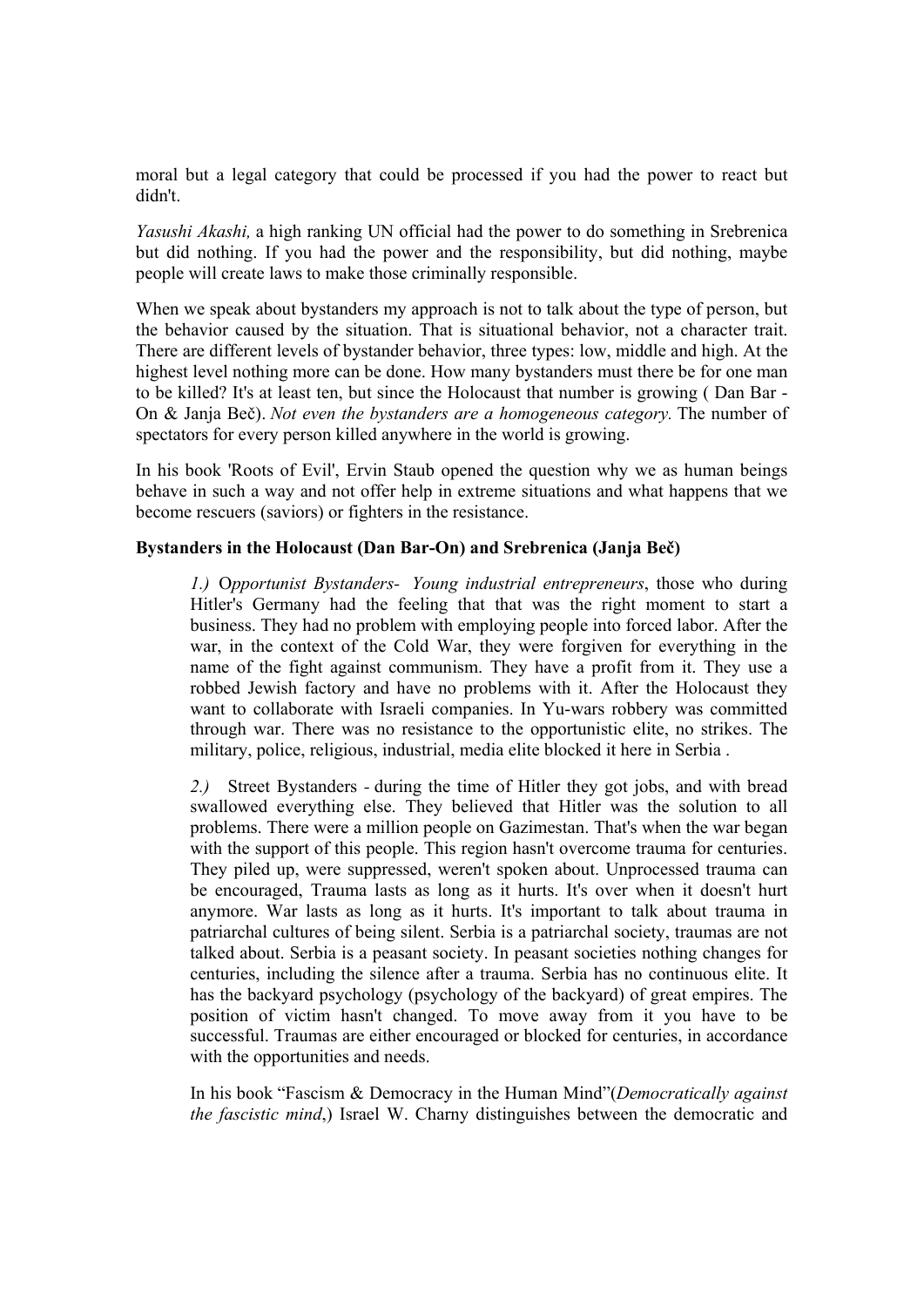the fascistic mind: the democratic mind implies complexity, nothing is black and white, while the fascistic mind is black and white, the democratic mind develops solutions, values knowledge, gives opportunities for choosing between different options, the possibility of dialogue, while the fascistic mind wants solutions now is anti-intellectual, intolerant to different opinions and options. The democratic mind accepts responsibility, doesn't see itself as a constant victim, the fascistic mind always sees itself as the victim and never accepts responsibility neither individual or collective. The third criteria is love and respect for life of the democratic mind, and the destruction and dislike for life of the fascistic one.

*3.) Ideologically oriented bystanders -* doctors in the Holocaust were of the elite educated on the theory of racial purity. A lot of doctors participated in the euthanasia program, in which around 60000 people were killed. They destroyed their humanity so it was possible to kill them. That was the law, there were procedures for people who weren't worthy of living. That was the politics of destroying the weak and the different. When relatives became suspicious that they were murdered, then a great part was played by the protestant clergy that spoke up and that program of racist hygiene was stopped before WWII.

Here we are reminded of some of our doctors and the roles that they played. First of all Radovan Karadzic. The sudden social promotion with great leaps brings destabilization. His personality, from a brutally poor family traumatized by war, with a sudden promotion, couldn't bear it, he cracked. Several defendants of ICTY are doctors: Milomir Stakic, Milan Kovacevic, Radovan Karadzic. They did get a high education in the time of free schooling in socialism, but they maintained a system of values that solves problems by force.

*4.) Career Bystanders* – people from the university, the art world, they keep silent. They know, but they are building a career. By definition they are obligated to open moral questions. They are not all the same, there was a minority that protested, but it was insignificant. The elite that had to react was silent for various reasons: fear, social and professional promotion, concrete material gain etc. A lot of those people left the university and the art world. When professional (ecological) niches are left empty they are filled from the bottom up.

*5.) Institutionalized- rational* bystanders– the one who knows what's going on, but says nothing. The clergy falls into this category. Edith Stein tried to oppose, and was instantly sent to the gas chamber.

*6.) The Professional Bystanders* – experts who worked on the production of Zyclone B for the gas chambers during the Holocaust. People knew who they were, but they went on with it. That was their profession.

*7.)* Professional, but more "enlightened one", less career oriented –*Architects,* the ones who built everything needed for the concentration camps. They projected the gas chambers. For them it was only a mathematical calculation.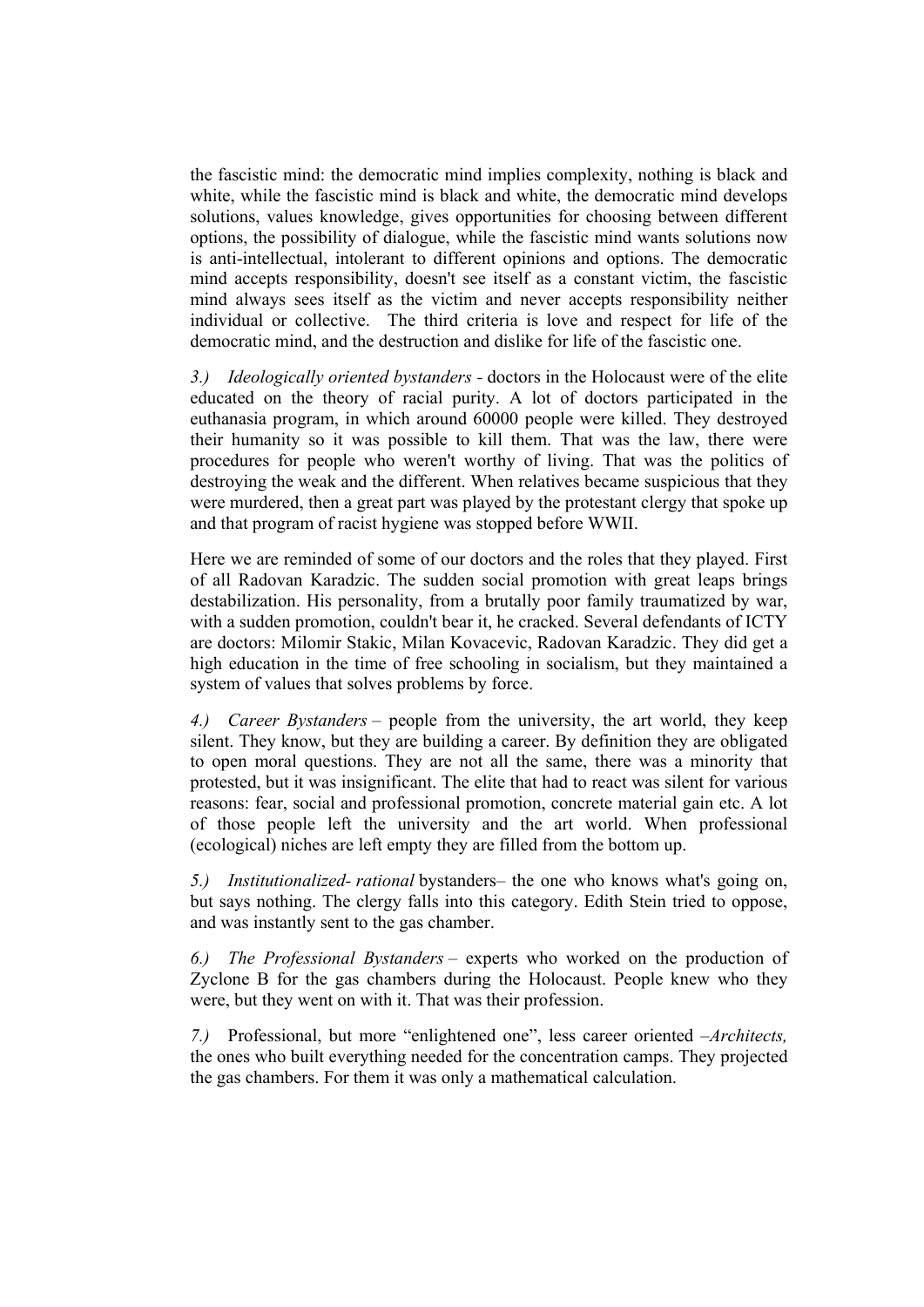*8.) Distant Bystanders -* the ones who are not present at an event but know about it. They are far away. We are spectators from a distance if we knew and could have done something about it. Why didn't they pressure their countries to bomb railways that lead to Auschwitz and other concentration camps? They didn't care.

*9.) Other-hating Bystanders* – because they are different. They are receptive to messages from authorities, the military, police, and religious first of all. When the war ended, the peasants from the vicinity of Auschwitz that saw what happened, that heard, that knew, would get angry after the war when people came to visit Auschwitz. They are still angry today.

*10.) Emotionally related Bystanders –* women, children, parents of the perpetrators. They think that their relatives are wonderful creatures incapable of committing acts of evil, good people who have been unjustly accused. I would say that most people in Serbia fall into this category, that relate to the perpetrators as if they are their own children, brothers, husbands.

In the fourth group are the rescuers (*saviors)*. At some point someone from the bystanders becomes active. Active help or, on a higher scale, fighting. My grandfather used to hide Jews, communists and partisans, but he wasn't a fighter. My grandfather was discovered and killed in a concentration camp in Zemun, while my mother and her sisters became partisans. Women in Black are in this category - the saviors.

#### **Holocaust in the Balkans**

*Slovenia*: the Jewish community was almost completely destroyed.

*Serbia:* concentration camps Sajmiste/Semlin in Zemun under the command of the SS. Around 10000 to 13000 Jews from Belgrade were killed there. Serbia was the first in Europe to 'solve' the Jewish question. Many Jews lost their lives in Jabuka near Pancevo. In March 1942 in Belgrade Zyclon B was tested in a bus called *dusegupka.* The drivers knew what they were doing so they had psychological problems, they started drinking. The work was done by night to keep it a secret. People tried to run from there which lead to trucks being overturned so screams could be heard. From 1942 when there were no more Jews, communists were held in Sajmiste, partisans and antifascists from Italy and Greece . It's estimated that around 40000 to 100000 people went through that camp, the number is not determined.

*Croatia*: the final solution to the Jewish question was executed in Jesenovac. Apart from Jews, Serbs, Roma and communists were killed there. In Croatia between 30000 and 39000 Jews lost their lives. In Dubrovnik in 1941 the Jewish population had 87 members in the ghetto. Then the number rose to 1800. Anti-Jewish laws were applied, property was confiscated. Italian authorities did help the Jews to survive.

*Bosnia and Herzegovina:* the Wehrmacht entered Sarajevo on April 16th 1941. The Jewish community in Sarajevo was Sephardi and numbered 14000, of which 10000 lived in Sarajevo . Over 10000 were killed. The Jerusalim mufti Amin al-Husseini supported the final solution to the Jewish question.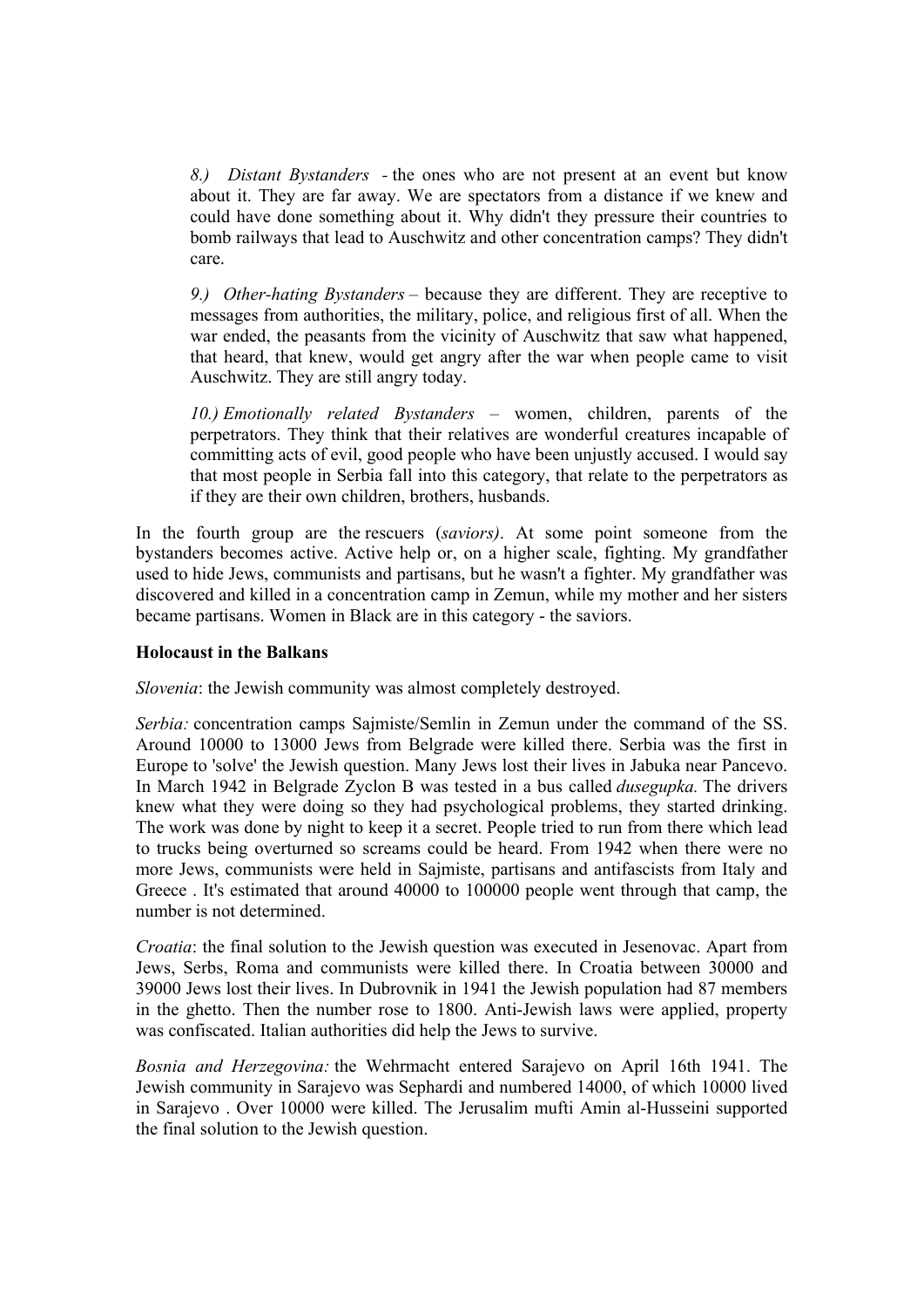*Albania i Kosovo:* many Jews survived in Albania and Kosovo. In Albania the Jews were helped by ordinary people. Families took in refugees.

*Bulgaria:* 80% of Jews survived in this country.

## **Going through trauma - the model of Dan Bar-On**

- **1.** Knowledge of what happened, when it happened, who were the perpetrators, who were the victims and who the bystanders
- **2.** Context historical, religious, psychological etc.
- **3.** Strong emotional reaction from one side
- **4.** Strong emotional reaction from the other side
- **5.** Freeing from trauma

## **Reconciliation (Conciliation)? – Healing?**

In Judaism the perpetrator approaches the victim and says I did it, I am sorry and asks can you forgive me or not. Then the victim says I can or I cannot. Reconciliation (Conciliation) is a Christian term and it doesn't exist in Judaism or Islam, they use the term healing. Only the victim can forgive. The word reconciliation (conciliation) doesn't exist in Islam. In Guatemala and Cambodia that word doesn't exist, the word in use is healing by working through trauma (passing through trauma). Criminal justice is necessary, but social justice is important as well.

#### **Zones of silence**

Every conflict creates zones of silence: the silence of bystanders, victims, perpetrators and rescuers (saviors). Bystanders are silent for moral reasons. They don't have to fear responsibility. Their moral dilemma is whether or not they could have done something. 80% of them didn't help but have the need for normalization so they try to pass off normalization as normalcy. The perpetrators have a selective memory in order to survive emotionally and regain their humanity in spite of the inhumane acts that they had committed. Perpetrators are silent because they don't want to be tried, arrested, convicted or held criminally responsible. It's a paradoxical double moral of the perpetrator. Forgetting the bad things that they did, they remember only the good. Victims are silent because they are ashamed for being so dehumanized, they are silent because they didn't protect their weak, children and parents, because they survived and the others were killed. That's the guilt of the survivors. They feel guilty because they survived. Rescuers (Saviors) are silent out of fear if the ideology and context haven't changed, and they can last longer than the trauma.

#### **Forms of denial**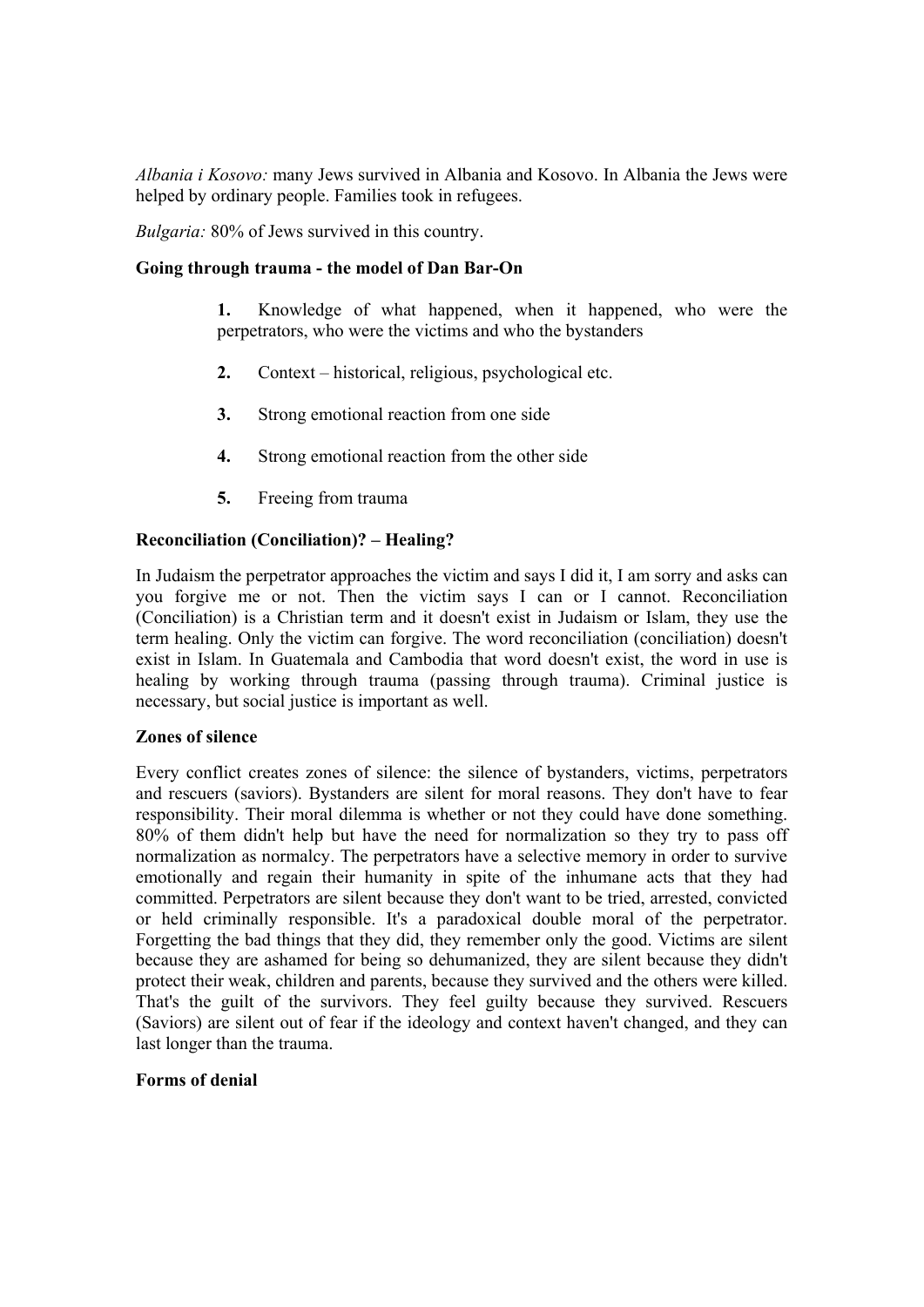*The denial of genocide is always the strategy of the state and it's institutions. Like genocide, it is a top-down process coming from the highest levels of government. Genocide is an eight step process.* The last step is denial. There are 12 forms of denial*.*

> **1.** *The number of victims -* the game of numbers has several purposes. The number rises or falls depending on the purpose.

> **2.** *Moral disqualification of witnesses -* the humanity and moral credibility of witnesses is questioned. Disqualification is executed through staged and intentionally placed stories.

> **3.** *Claims that the deaths were unintentional -* it happened by accident, there was hunger, those were the times, it was war and these things happen in war. It's the fault of the international community for not helping enough.

> **4.** *Emphasizing strange habits of the victims -* they are infidels, primitive tribes, of another race, that's them, and this is us, we are not like them.

> **5.** *The rationalization of killing -* as a tribal conflict. It's an old conflict, our culture On the other hand, history doesn't confirm it. Arabs and Blacks didn't kill each other in Darfur until the government of Sudan didn't start arming paramilitary groups.

> **6.** *Some forces got out of control -* some groups that we couldn't control. This claim isn't true because there is no later distancing from those groups, instead they are hidden, protected and financially helped.

> **7.** *Frightening diplomats -* if the international diplomacy interferes, war will break loose. So diplomats are frightened. They ignore that it's a matter of serial killers. In the cases of genocide pardoning of serial killers leads to a new genocide.

#### **8.** *Justification of denial because of economic interests*

**9.** *They were treated well -* they are in concentration camps, but they are treated well. Imagination is limitless here.

**10.** *Definitionalists -* in the first place lawyers who avoid even the first letter of genocide to evade intervention

**11.** *Accusing the victims -* genocide is presented as a civil war. Everybody is killing everyone and nobody is guilty. Victims themselves are guilty; they were arming themselves and making secret plans. Genocide nevertheless happens only in war. War is legalized killing.

**12.** *Peace and reconciliation are more important than accusing people -* these are excuses that aim to pardon the perpetrators

#### **International criminal courts**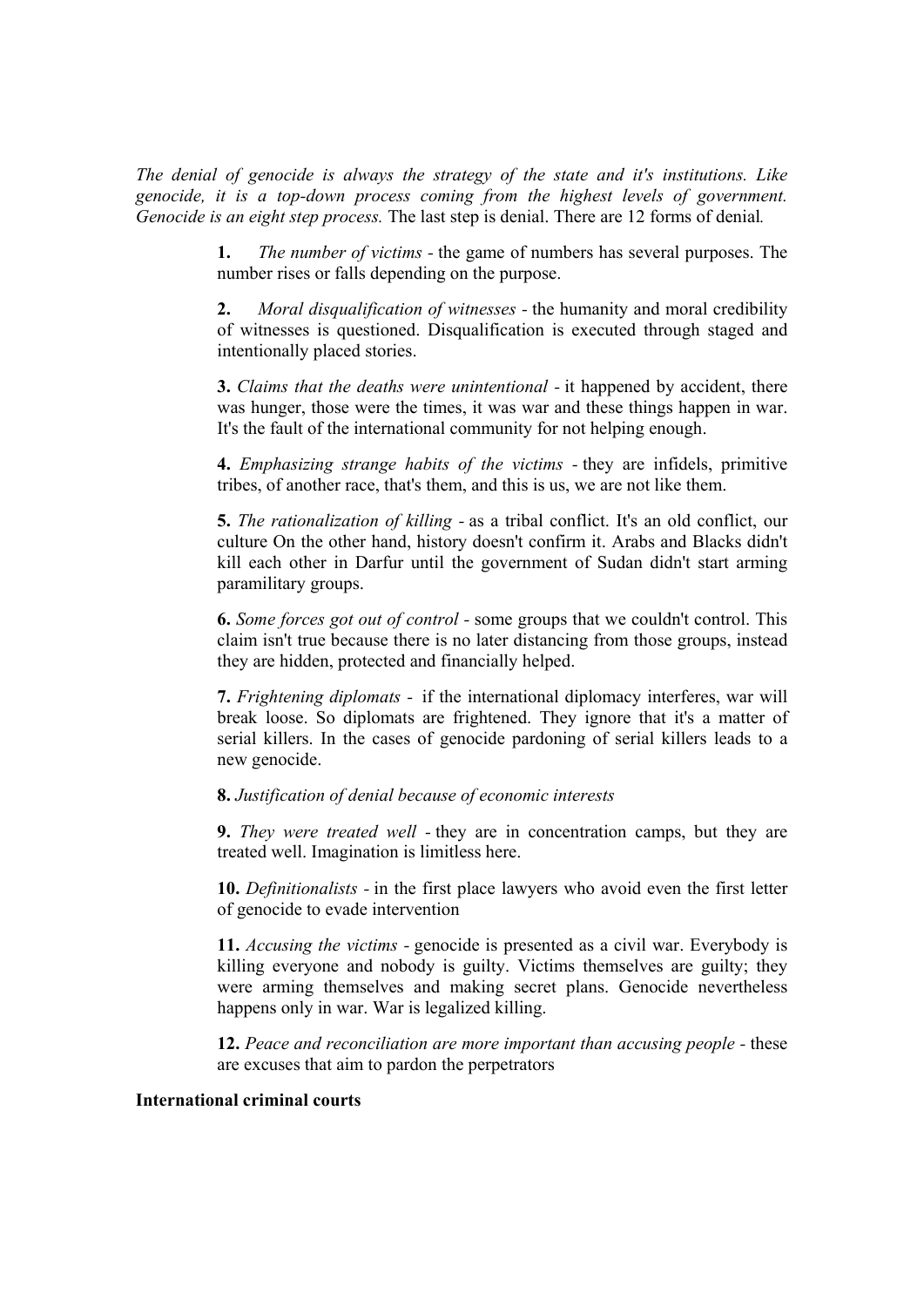The international community wasn't ready for a military intervention in Bosnia and Herzegovina , and only because of the huge pressure placed by the international public was the ICTY established on May 25th 1993, as a response of the international community to do anything to stop the genocide in Bosnia and Herzegovina that began in the spring of 1992. ICTY was the first international court that wasn't military and the first one to be established as such.

ICTY was formed after several attempts by the international community to create it: Leipzig and Ankara after WWI, Nuremberg and Tokyo after WWII, informal courts like the Russell Tribunal (for Vietnam ) and female courts and female tribunals ( Lahore , Tokyo ...).

ICTY was established as a trade 'amnesty for peace'. That trade was opposed by the Supreme Court Justice of South Africa and the first prosecutor for ICTY, Richard Goldstone, which formed the foundation of this court based on justice as a precondition for peace.

After that ICTR, the court for Rwanda , was established, and the hybrid (local and international) tribunals for Cambodia , Sierra Leone and East Timor . ICC, The International Criminal Court was established after that. The first prosecutor was Luis Moreno Ocampo from Argentina , the assistant prosecutor in the case of the general in the Argentine military junta Videla. The new prosecutor is Fatou Bensouda from Gabon , Africa .

## **The film Living monument from 2012, by Ines Tanovic, a director from Bosnia and Herzegovina was shown (38min running time)**

## *Impressions about the film:*

*Svenka:* I liked the film. We are united by the same evil. In the film you can't tell who is who. Our common nature unites us. At the confession, all these stories are told and already worn out. That extent of the already told bothers me. You have a speech but create so much evil that you cannot express it in words.

*Ljupka*: I would like to be quiet but I have to react. The stories are authentic. And they can only be told through repetition. Physical pain visible on trembling faces, those spasms, comes from the attempt to control emotions I think.

*Staša:* It's mentioned too rarely compared to the extent of the horror. There is an asymmetry of memory between victims and executioners. One woman from Kozaac told us: 'If I hadn't spoken about it I would have died'. I know who is of what nationality even though it's not obvious in the film.

*Lepa:* Every time I listen to this I understand how much more I still have to hear. I like the contrast between the nature and the story. I like the portraits at the end.

*Ervina:* It's clearly about Bosnia, even though the nationality is subtle. I know that there were both perpetrators and victims.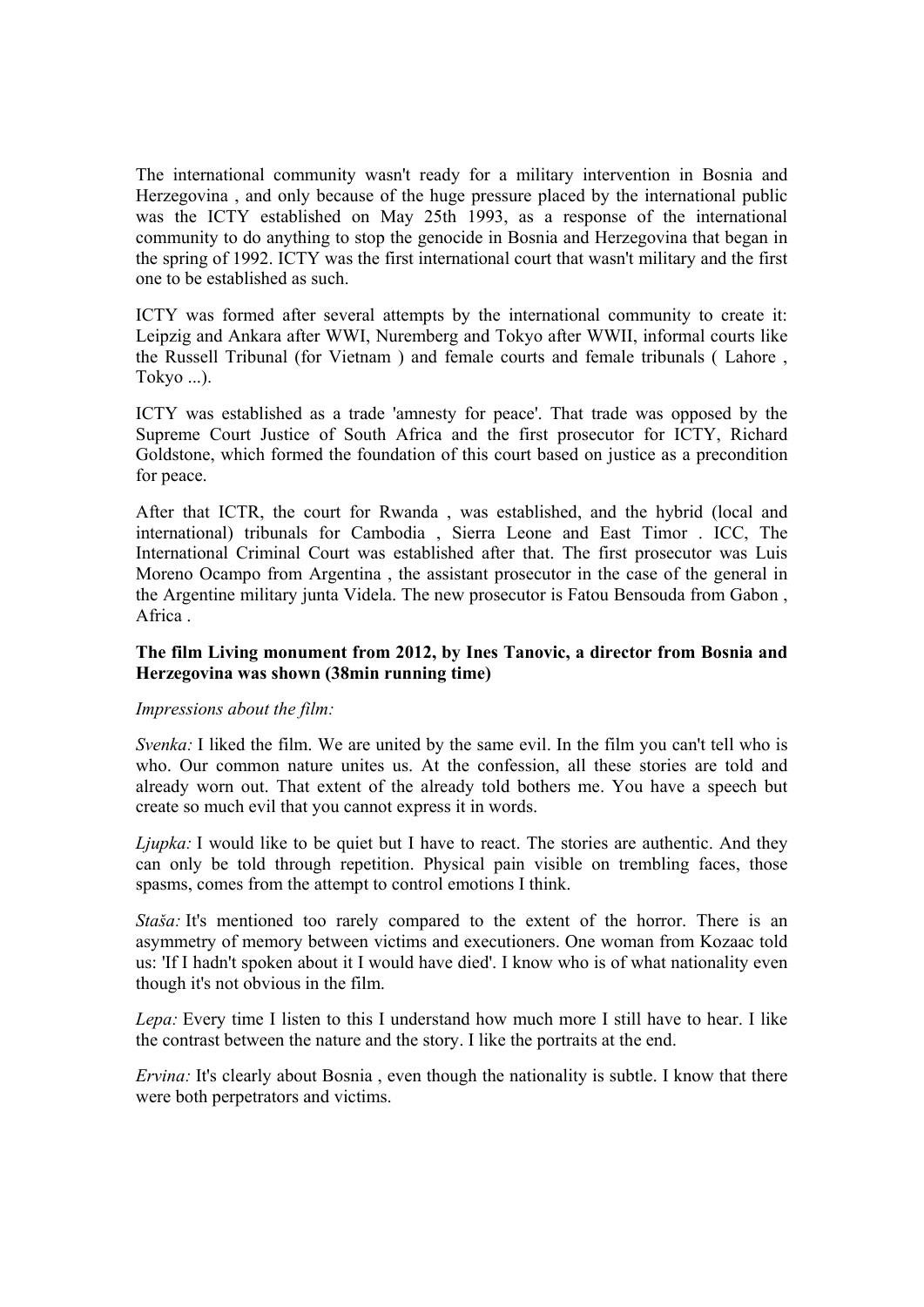*Snežana:* If they have the courage to talk about the evil that happened to them, we have to have even more courage to hear it.

*Ivana:* The film is excellent, very well made, clean and minimalist. The stories are moving and strong. They were able to tell the story. The man cried, the women didn't.

*Nada:* Their faces talk to us. Evil retold many times helps you get over it, or makes it harder, I wonder. Those who should be facing it are not.

*Marijana:* The film is excellent and it shook me up. I know one of those people. He was in a concentration camp until they transferred him to Uzice for medical treatment. A doctor saved him. He had a great need to talk about that man, as if he wanted to comfort me.

*Marija:* The film is terribly emotional, and that scares me. I fell apart, and I don't like things that hit so directly. Too much emotion can be abused. The film is pure emotion but I have to deal with the causes f the war.

*Valentina:* I am missing names in the film, because the victims had names, they became victims because of their names.

*Janja:* It goes straight to the eyes, then to the brain then to the heart. That's how it is with this film as well. It goes directly to your emotions, it's more open than a book.

*Aleksandra:* I like documentaries, but they should be taken in small doses. You have to become indifferent in order to handle them.

# **PRESENTATIONS BASED ON THE READER TEXTS**

*Aleksandra:* I liked the text about the bystanders the most.

*Staša:* Lemkin moved and touched me deeply. He unites what I learn, feel, think and do. I identified with him. Combining the fight for a common good of mankind and Lemkin's burnout saddened me. His humanity was touching. It's very moving. I remembered us.

*Nada:* I also liked the text about Lemkin. That's when I paused. When the bridges were destroyed in Novi Sad , my father cried. He cried for the bridges. War ends where it began.

*Ervina:* Lemkin was chosen because he cried. I liked his persistence. It's very important to think about people and the world. I identified with the loneliness of the whole story.

*Ljupka:* I liked two texts the most: Rape and the Creation of a national soldier and Border and no man's land. There is no adequate answer in psychology for prevention.

*Marijana:* I wanted to choose the text by Javier Aguirre that I found very difficult, but I changed my mind. I decided to pick the text by Janja Bec 'From hate speech to hate silence - the banality of indifference'. The suffering of victims should be acknowledged, to say I know, I'm sorry and I'm ashamed. It's important to feel other people. In 'Cracking of the soul' Nefa asks: 'are they sorry for us as well?' That is the main thing.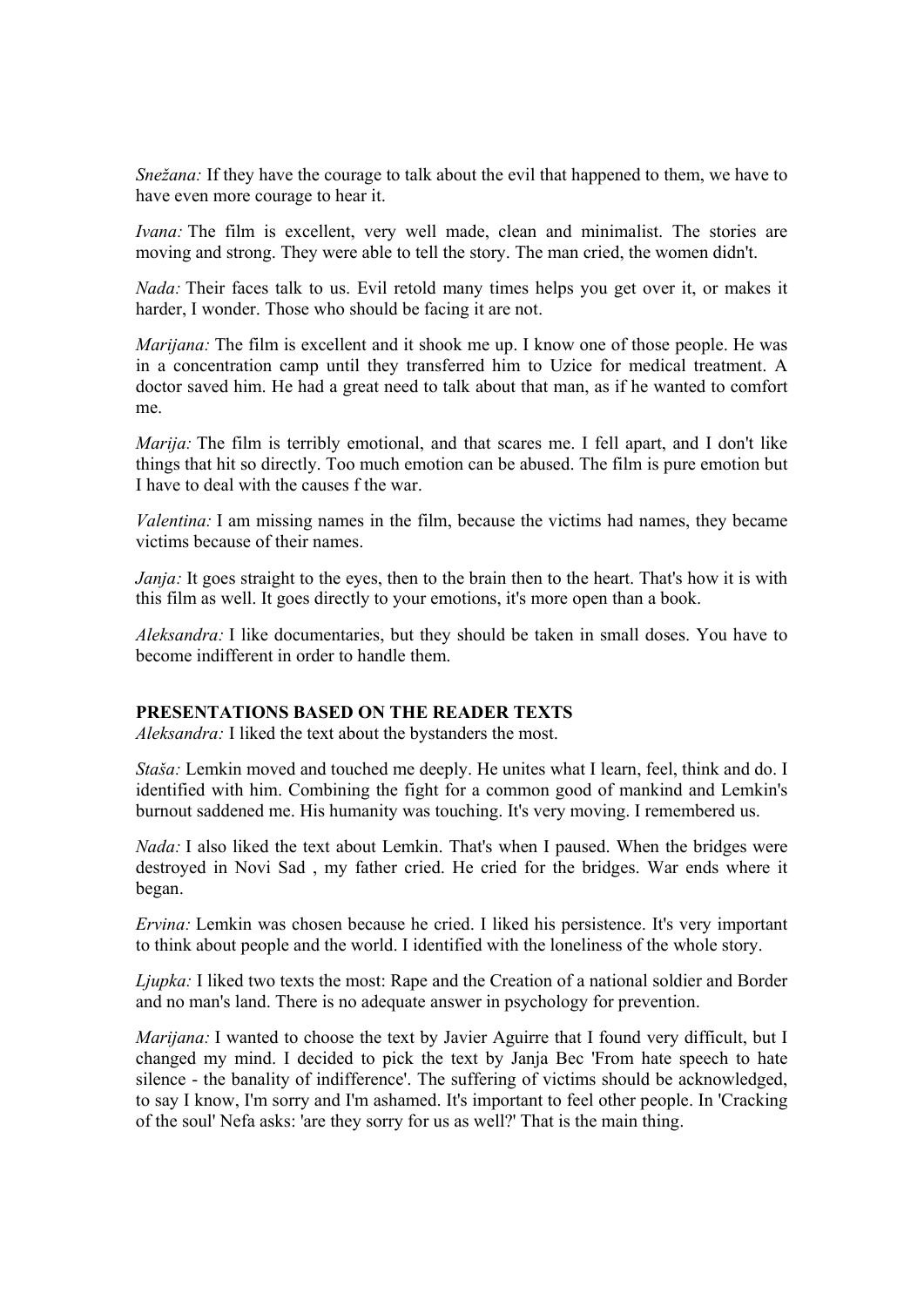*Ivana:* The text 'Stopping war crimes and genocide' is the one I chose. There is an idea of a collective future as a prevention. Dealing with the past without a vision of the future is a painful experience.

*Edin:* I like the text about Lemkin. I'm glad that you included Kljuc. Lemkin spent his entire life for the good of the society and the community.

*Valentina:* Raphael Lemkin was an activist and he succeeded because he was persistent. However much we stop, we also move. It's better to be a foreigner than to have such deep roots that they paralyze you. I liked the text about the bystanders. I think that we are all bystanders sometimes. Our zones of silence are interesting. I' looking for police practices that can be prevented.

*Snežana:* I chose the text Lemkin's law. He overcame inner indifference toward a visible evil.

*Miloš U.:* I like the negotiations for Cracking of the soul that Richard Goldstone and Aleksandar Tisma wrote. It's lovely and powerful. I love those sentences. Of all the stories from the book Cracking of the soul I like Hida and the sentence 'I am all covered in the blood of my daughters that fell in my lap'.

*Miloš:* I chose Jana's text 'The banality of indifference' because I find it intriguing. There are two reasons why it was interesting to me - because it's about my peers and because the relation I knew, I'm sorry, I'm ashamed runs through this text, that hasn't been explained there either. It constantly deals with collective identities. I can't see it. That's not questioned. That's what bothers me. After genocide there is no 'but...' and I like everything to have a 'but'. I like god t have a 'but'. It's a dogmatic anti-intellectual attitude. I have no problems with 'i knew it', every one of us should say it in the end. It's decent to say it. But 'I'm sorry', there I sense the person saying it identifying with the aggressor. That bothers me. I cannot identify with the aggressor, because I am not an aggressor. That implies that we love nations. What about the people who don't love nations, the people who find them unimportant, people who think that they are the cause of all the problems. I am one of those people. And then I find forcing it into everything difficult. After this entire seminar I don't have the answer why I should say that I am sorry and ashamed. In the end this will sound like genocide denial because that's how it's all constructed. This falls into those 12 categories of denial. I deny genocide but only as a rational being asking for a clerification.

*Marija:* The text about Lemkin is important for our work. How international law happened to be formed. We deal with national identity and collective identities as if they are unquestionable. Conciliation on the national level is impossible. We have to step out of that particular identity. We never seem to reach the universal. I am a human being. I go in the name of a young political community. It's impossible for conciliation to come from a national collective. I can't come to terms with fixed identities

*Lepa:* I liked the text from Cracking of the soul 'Are they sorry for us'. I always kept coming across a consensus of silence. I like the story by Primo Levi, about how they couldn't listen to him because it was so hard. I work so that every one of us makes room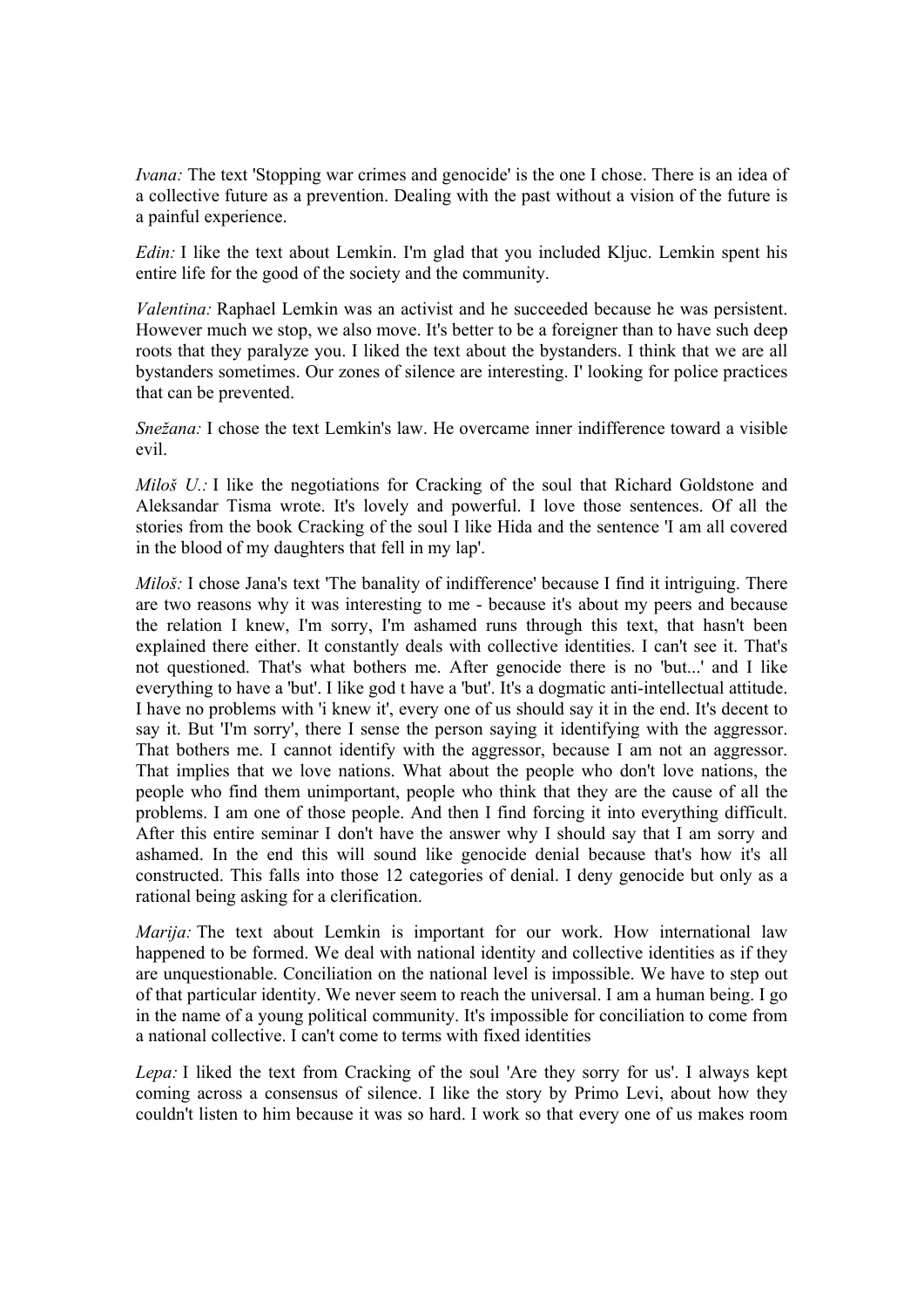within herself to hear the other. That other cannot be free until I hear her. That is my political responsibility. To make room within ourselves to validate emotions to ourselves so that we can tell the other person that we know, that we are sorry and ashamed for what humanity has done. That is the feminist ethic of care. I have to think about myself, because as a member of the female gender I am not given to care for myself.

## **EVALUATION 1.33 the best mark is 1**

*The evaluation was done in two parts. The first part was verbal and public, people were supposed to express what they liked the most (two things) and the least (two things). After that there was a secret numerical evaluation. Parts of the school were marked by numbers. The total score was 1.33, with 1 being the best mark.*

*Nataša:* It was an honor for me to work with the Women in Black. You are here because you wanted to be. We are a minority on a scale of a statistical error, but it's a joy to know that we exist. The level of honesty was high and that is very important. I didn't like how impatient we are.

*Miloš U.:* I liked the theoretical part the most and if I could I would do only that. I really had a desire for this to find out as much as I could about this topic. Thank you Janja for being here. The breaks could have been shorter.

*Miloš*: I liked that we had the reader so that we could prepare. I liked the films because I love a multidisciplinary approach.

*Snežana:* It was a privilege for me to be here and participate in the seminar. I liked everything, but most of all the text by Dan Bar-On. Your pointing out various authors who could help me understand genocide was important to me. Another thing I liked were the zones of silence of perpetrators, victims and bystanders.

*Valentina:* I expected to be set in motion again, and I was. I'm glad that I heard Falkone's name because he was a special person and part of my identity as an activist. It was an honor to be here.

*Marijana:* I liked the theoretical part, I enjoyed it and got clear answers. I liked everything. What I would want is a next level. To work at it deeper and more theory, because it's important. As activists we need a theoretical base. I liked the reader very much.

*Marija:* I can't answer in categories of what I liked and didn't like. I'd rather not be here. The bystanders disturbed me and that there is an intention to include them in criminal law. We are such an unepathetic and insensitive society that it has to be shoved into law. More laws means less justice. I didn't like the films.

*Ivana:* I enjoyed the theoretical part, it was interesting. You present it in such a lovely way, express yourself nicely. The films are good, they fit in well. At first it bothered me that we had to prepare something from the reader, but that turned out excellent.